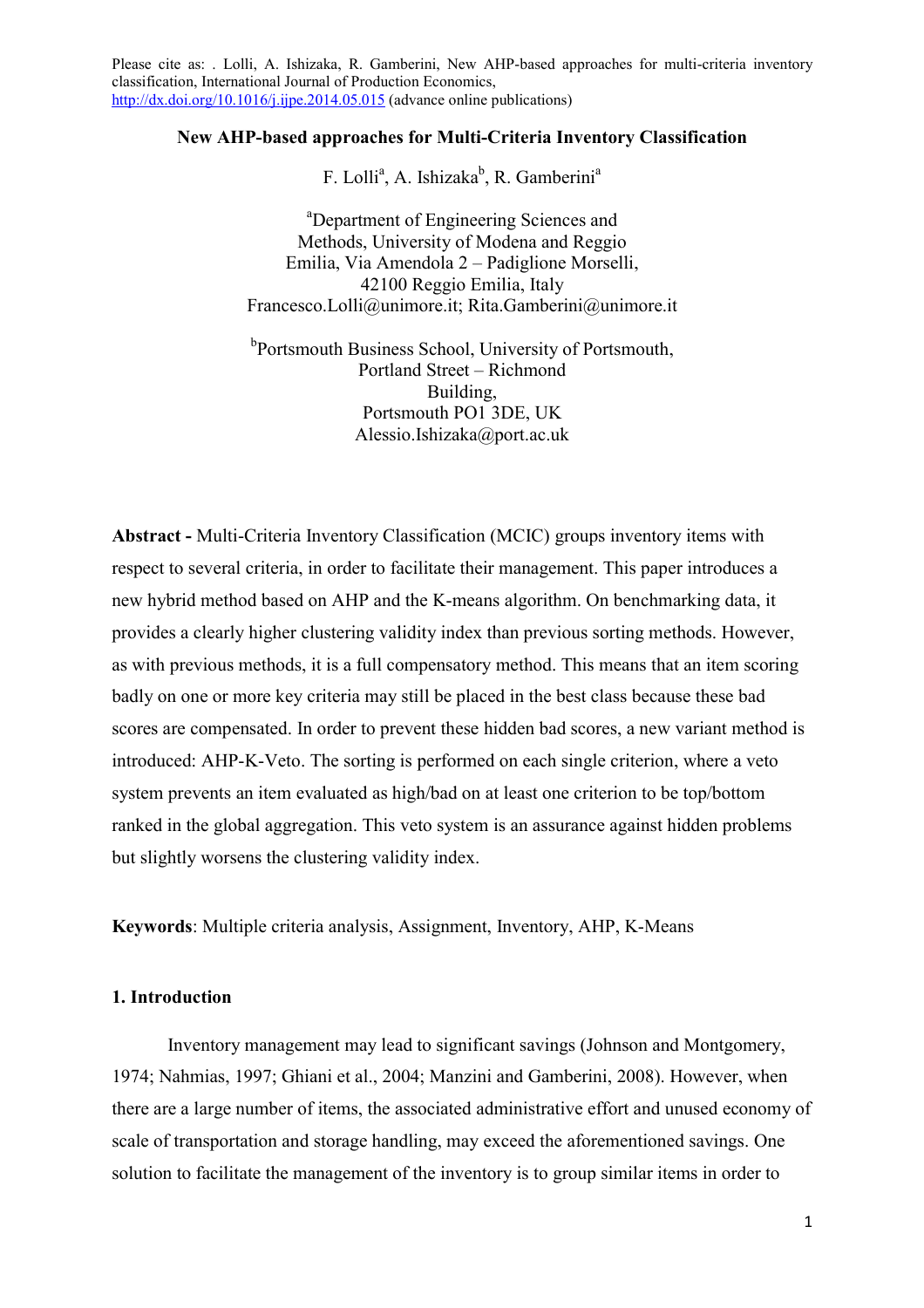have a single policy for the bundle instead of a different policy for each item. For instance, the same target service level, which is the probability of not incurring in a stock-out during a replenishment cycle, could be associated to all the items of the same cluster. The critical issue in this process is how clusters are built. This question has been explored in depth in the literature since the development of the ABC inventory classification by Dickie (1951).

Traditionally, the ABC inventory is based on a single criterion, which is generally the annual usage value given by the product of the annual demand and the average unit price. Nevertheless, a single classifying criterion cannot generally represent the whole criticality of an item. Therefore, Multi-Criteria Inventory Classification (MCIC) methods, which include several other criteria, e.g., unit cost, lead time and availability, have been proposed (Flores and Whybark, 1986; Chen et al., 2008). The criteria to adopt depend on the aim of the classification and normally not on the classification technique. Therefore, last decade has provided several papers on how to improve these classification techniques. In this paper, a new hybrid AHP method with the K-Means algorithm, referred to as AHP-K, is proposed. This method provides a less subjective and more precise MCIC. A veto system is subsequently introduced in AHP-K-Veto, which is available when judged necessary by the decision maker, to prevent an item evaluated as high/low on at least one criterion to be bottom/top ranked, when an aggregation is made on all criteria. In this paper, the second approach is used to solve a real case study. Then, the dataset of Reid (1987) is adopted as a benchmark for the comparison of the performance of the new methods against the previous ones.

 The paper has been organised as follows: Section 2 briefly describes the notation used in the paper. In Section 3, the main contributions in the literature on ABC clustering are briefly reviewed. Section 4 presents the AHP-K and AHP-K-Veto methods for MCIC and Section 5 shows the application of the presented methodologies through the real case study. Section 6 compares the proposed sorting approaches with the existing ones. Finally, Section 7 concludes the paper.

# **2. Notation**

 $I =$  total number of criteria;

 $J =$  total number of items;

 $N =$  number of classes;

 $i =$  criterion, with  $i = 1, ..., I;$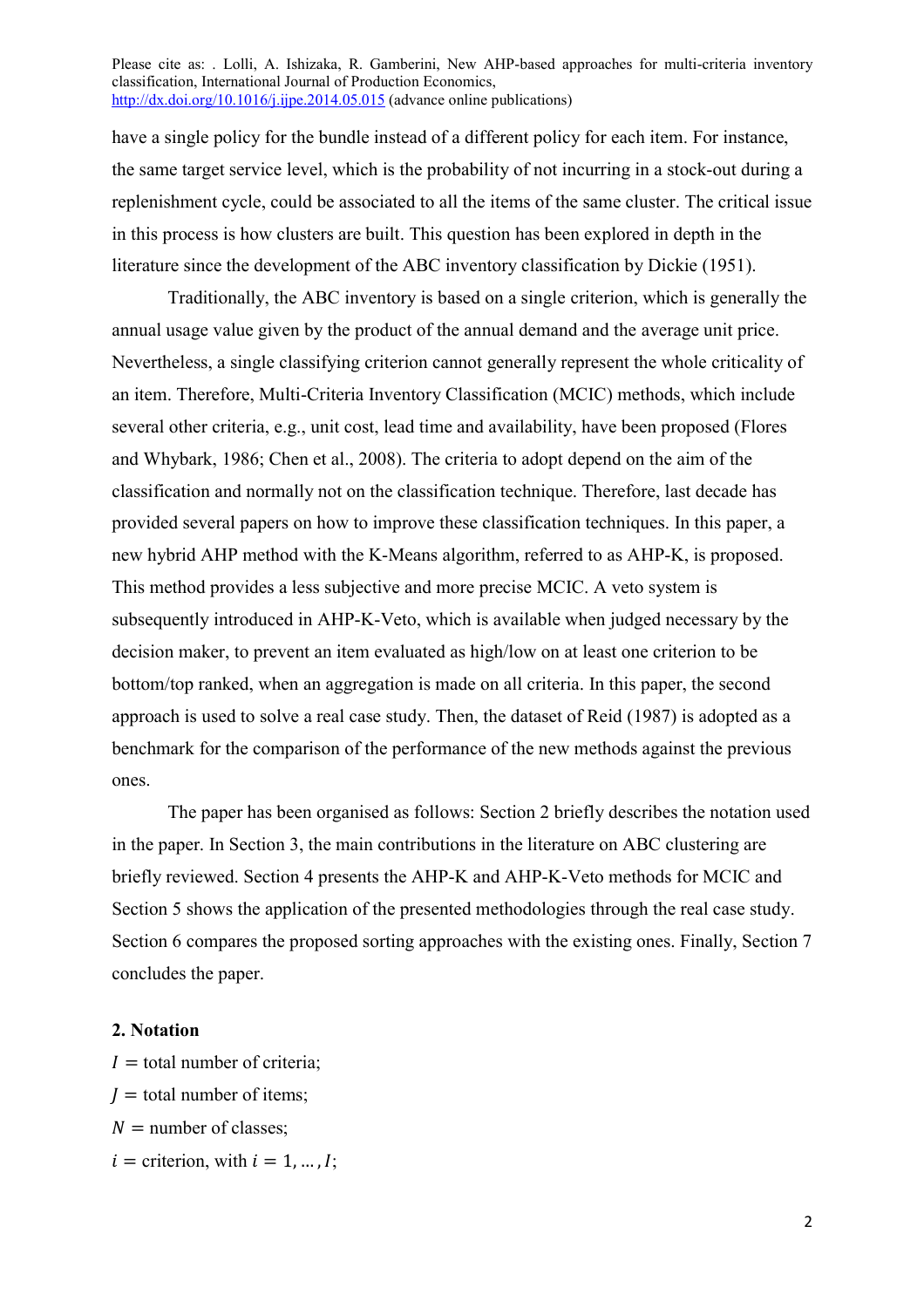$a_j$  = item, with  $j = 1, ..., J;$ 

 $v_{i,j}$  = value of item  $a_j$  on the criterion *i*, with  $i = 1, ..., I$  and  $j = 1, ..., J$ ;  $w_{i,j}$  = weight on the criterion *i* for the item  $a_i$ ;  $C_{n,i}$  = class *n* on criterion *i*, with  $i = 1, ..., I$  and  $n = 1, ..., N$ ;  $C_n$  = class *n* on the final score, with  $n = 1, ..., N$ .

### **3. Literature review**

 The literature on MCIC is extensive. As the benchmarking in our paper is based on the dataset provided by Reid (1987), we have mainly concentrated our review on the published papers that used this dataset. The last section presents some other approaches from artificial intelligence and explains why they are not suitable for our case.

#### **3.1 ABC clustering approach**

A pioneering approach in inventory classification is the ABC analysis on a single criterion, which is one of the most widely used techniques in organisations. According to this approach, resources spent on inventory control should be related to the importance of each item. Therefore, class A contains few items but constitutes the largest amount of annual usage value, whilst class C holds a large number of items but forms a small amount of annual usage value. Items that fall in between these two classes are assigned to class B. Several authors recognise that the traditional ABC analysis on a single criterion does not provide a satisfactory classification of inventory items (Guvenir and Erel, 1998; Huiskonen, 2001; Partovi and Anandarajan, 2002). Therefore, alternative MCICs are applied to take into account the multi-criteria structure of the problem and Flores and Whybark (1986; 1987) proposed the first step in this direction. They developed a joint criteria matrix with two criteria: capital usage and lead time, in order to enrich the ABC grouping approach. However, the methodology becomes difficult to implement, as more criteria have to be considered. Ernst and Cohen (1986) suggested using a multi-criteria classification named Operations Related Groups (ORG) and stock control policies and then demonstrated through different case studies (Cohen and Ernst, 1988; Ernst and Cohen, 1990) that the ORG outperforms the ABC method in terms of both operational and statistical performance. After these contributions, MCIC has mainly been focused on three other approaches: AHP, DEA (Data Envelopment Analysis) and AI (Artificial Intelligence), which are reviewed in sections 3.2, 3.3 and 3.4.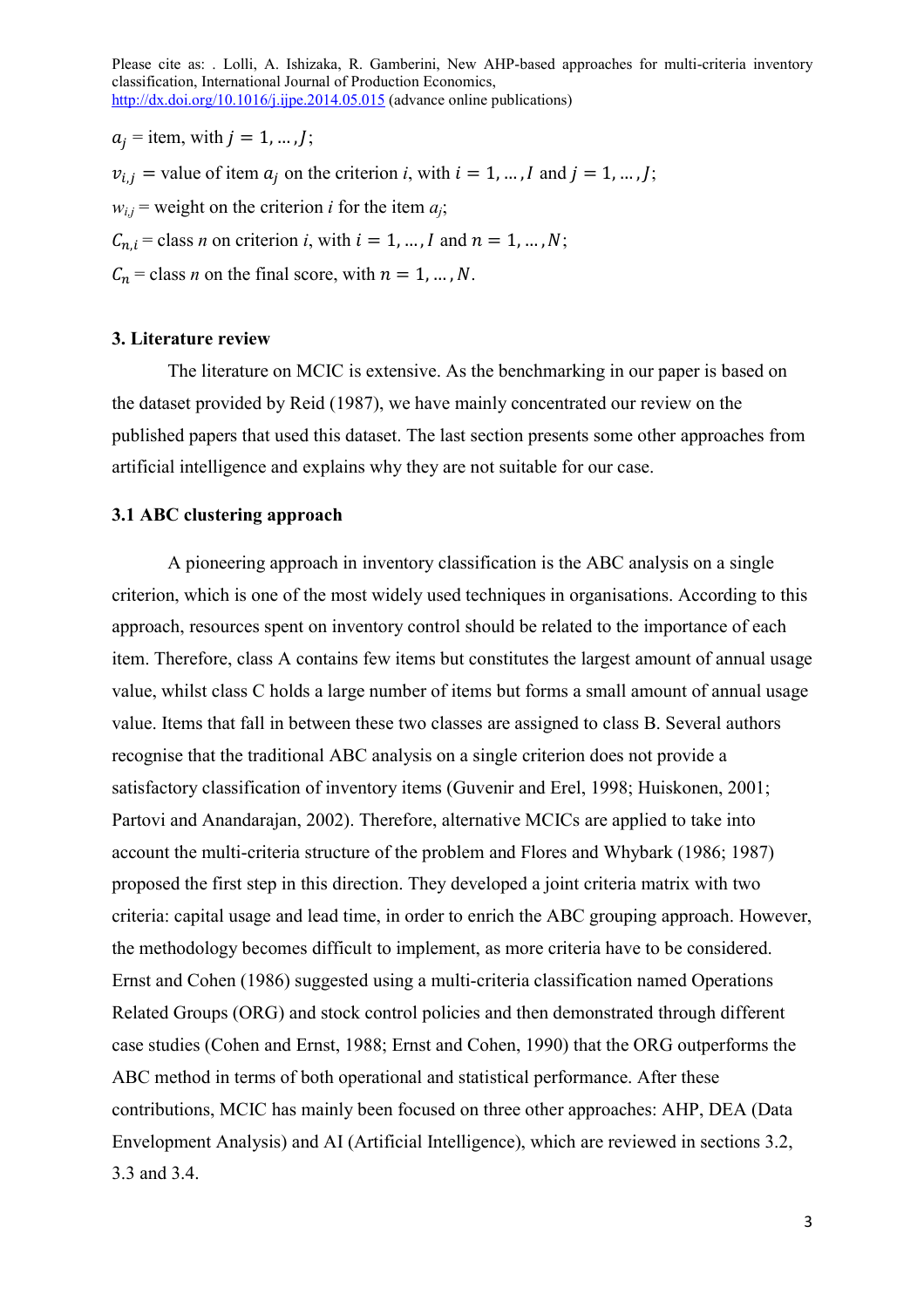#### **3.2 AHP-based approaches**

Flores et al. (1992) apply an AHP-based approach (see Saaty, 1980) that synthesises several weighted criteria (e.g., average unit cost, annual capital usage, criticality and lead time) into a single priority score for each item. AHP is a general-purpose method that can solve a broad range of multi-criteria problems. In particular, MCIC is a specific issue that can be faced with the application of AHP, where the alternatives correspond to the inventory items.

AHP can solve problems with qualitative and quantitative evaluations. These evaluations are entered into a pairwise comparison matrix. The importance of the criteria and ranking of the alternatives are then derived with the eigenvalue method (see Saaty, 1980; Ishizaka and Labib, 2011). Because the value of the items on each criterion in MCIC are often precisely measureable (e.g., lead time, costs, durability), Flores et al. (1992) simply normalised them in order to be commensurable and combinable in a weighted global score. The pairwise comparisons are only adopted to evaluate the importance of criteria with the eigenvalue method. This study demonstrates that AHP is more exhaustive than the ABC approach in supporting the policy development process, because the overall picture is taken into consideration and not just one single criterion. Several modified versions of AHP are applied in MCIC (Partovi and Burton, 1993; Partovi and Hopton, 1994), including a more recent AHP fuzzy version proposed by Cakir and Canbolat (2008).

Despite the specifics of each proposed method, it can be noted that the final sorting step, i.e., the attribution of each item to a criticality class (A, B or C), follows an exogenous rule imposed by the decision maker. For example, Flores et al. (1992) impose that the top 10% of items are assigned to class A, the next 20% to class B and the last 70% to class C. The paradoxical consequence of this rule is that two items having exactly the same score could be assigned to two different classes to satisfy these proportions. This approach, translated into terms of inventory control, leads to the management of these two similar items in different ways. In other words, the proposed methods are strongly affected by the arbitrary nature of the decision maker in the attribution of the items to the critically classes, without providing any objective or justifiable rules for achieving the cardinalities of these classes. It can be noted that such an approach is not always coherent with the aim of defining clusters of items with similar characteristics.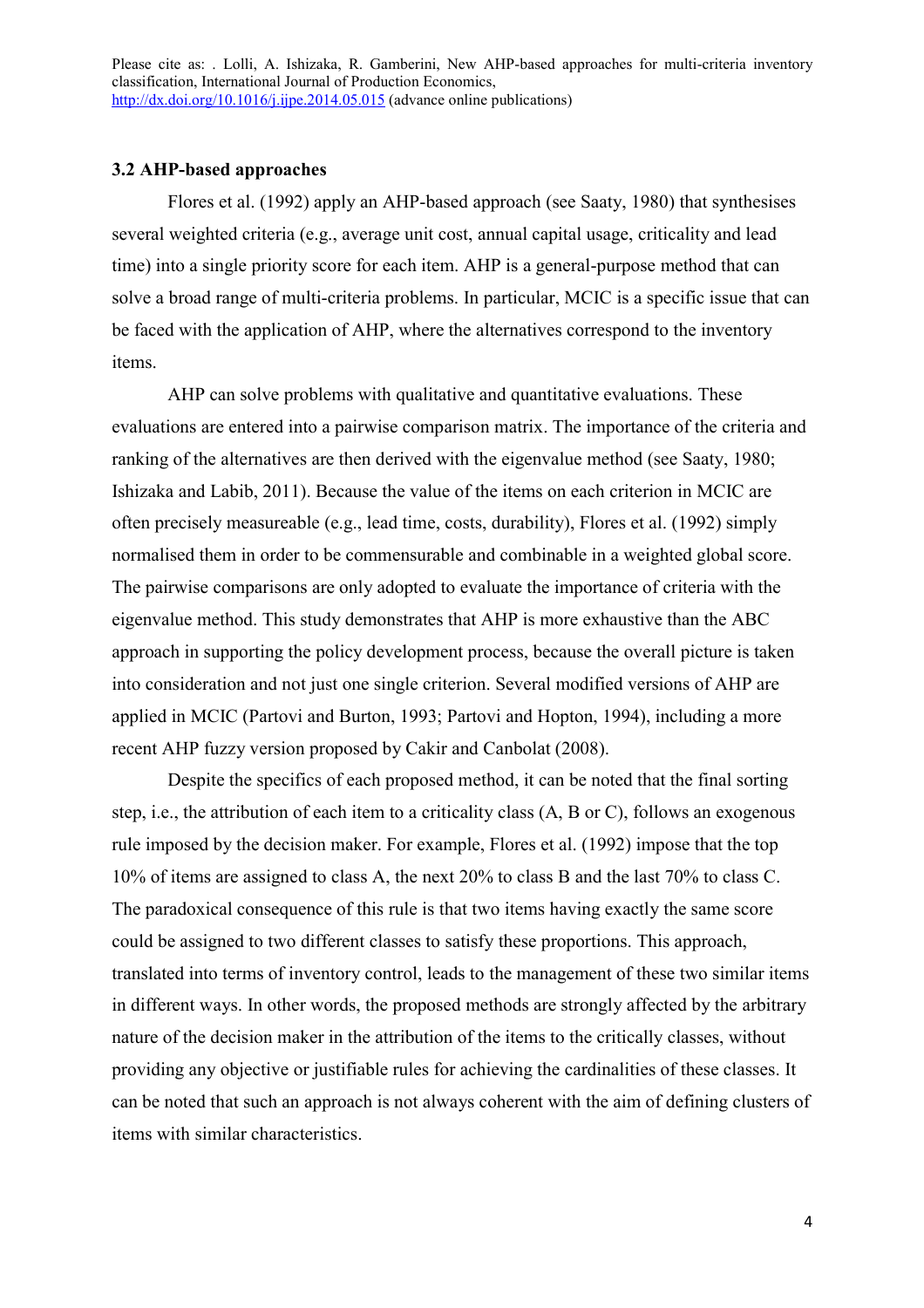In order to remove this arbitrariness, AHP-K is introduced (see section 4.1), which integrates AHP with the K-Means algorithm in order to make the clustering more objective. Subsequently, AHP-K-Veto is presented, in order to retain the presence of the decision maker with the faculty of imposing a veto on the final result.

# **3.3 Weighted linear optimisation approaches**

Inspired from the Data Envelopment Analysis (DEA), Ramanathan (2006) introduces a weighted linear model (see Equations 1, 2 and 3), which via a linear optimisation, choose weights that show each item *j* under its best profile:

$$
\max f_j = \sum_{i=1}^I w_{i,j} v_{i,j} \tag{1}
$$

s.t. 
$$
\sum_{i=1}^{I} w_{i,j} v_{m,j} \le 1, m = 1, 2, ..., J
$$
 (2)

$$
w_{i,j} \ge 0, \qquad i = 1, 2, ..., I
$$
 (3)

This formula is very similar to a simple weighted sum (SWS). The difference is that the weights are auto-generated (i.e., endogenous) and variable, whilst in the SWS, they are attributed by the decision maker (i.e., exogenous) and fixed for all items. The advantage of this method is that we do not require any input from the decision maker. This approach may be useful for new items, where the information on weights importance is not yet available due to the lack of experience. Unlike AHP, it is not compensatory in the sense that bad scores may be totally ignored. In order to limit this problem, Ng (2007) asks the decision maker for an ordinal ranking of the weights. This information is added as a constraint in the linear optimisation model. Later, Hadi-Vencheh (2010) modifies the normalisation constraint on the weights (Eq.4). The squared sum of the weights is normalised, in order to increase the distance between them and decrease the likelihood that the weakness of an item is ignored.

$$
\sum_{i=1}^{I} w_i^2 = 1 \tag{4}
$$

On the same problem, Zhou and Fan (2007) use Eq.1 to calculate the most favourable weights for each item and then minimise the objective function (Eq.1) in order to find the least favourable weights. Based on these weights, good and bad indexes of weights are created. Both indexes are then combined in a weighted sum, where the decision maker subjectively defines the weights of both indexes. Chen (2011) has criticised this approach because only two extreme cases are considered and each item has its own set of weights,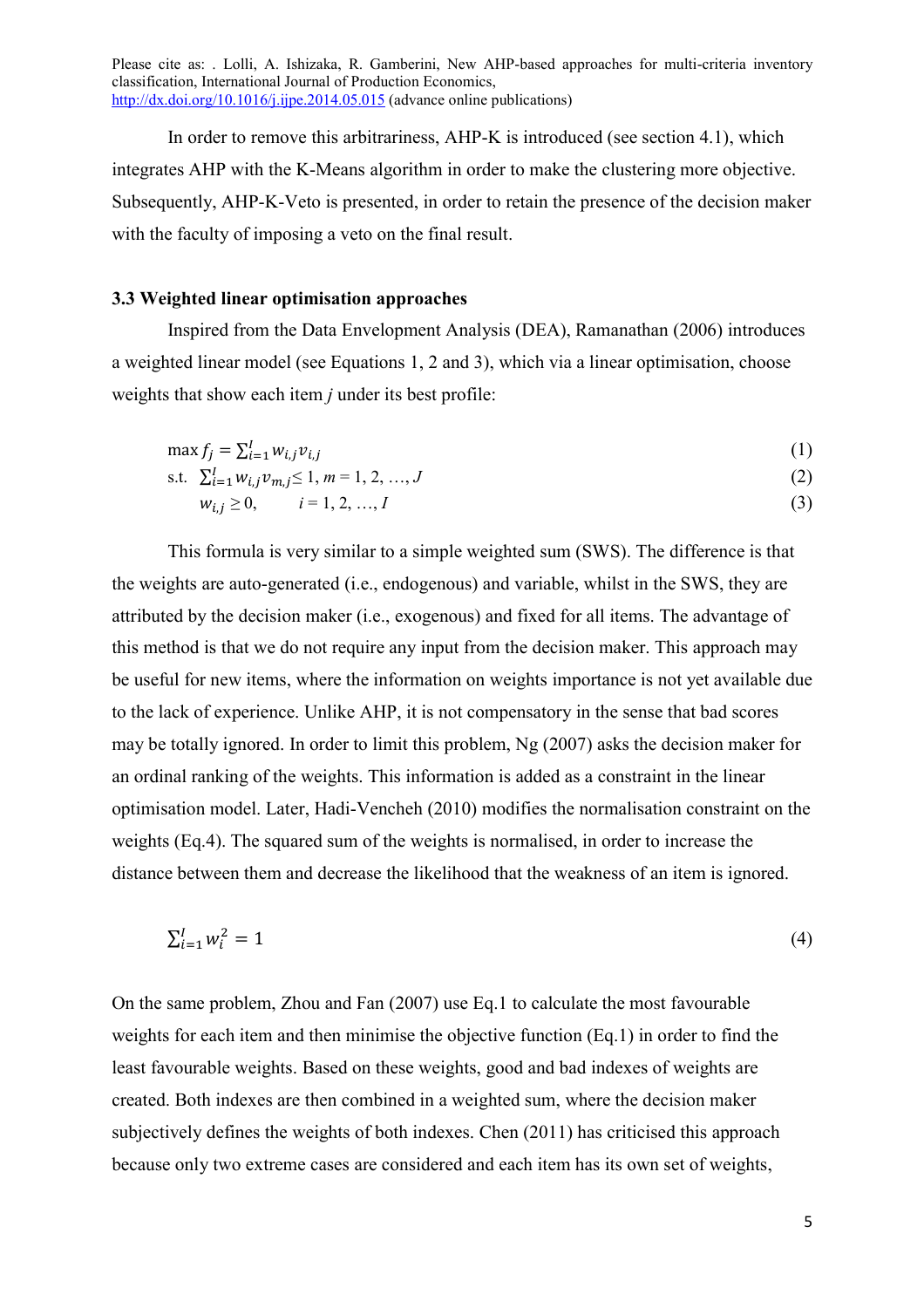which makes them less comparable. He also added that a particular criterion might be neglected by receiving a weight of zero, especially if the number of criteria increases. Therefore, he proposed calculating the weights for all items and using them to evaluate the efficiency of other items; hence, the name peer-evaluation or cross-evaluation instead of selfevaluation. Then, a second objective is used to maximise the cross-efficiency of other items. This means that the cross-efficiency has the advantage of preventing unrealistic weights (i.e., all criteria weights are zero apart from one) because they are diluted due to peer-estimation. However, this model is very complex, especially for a high number of items, as a second model must be solved. Moreover, the inclusion or suppression of an item can alter the final cross-efficiency, as it is a mean of weights (Angulo-Meza and Lins, 2002).

All the aforementioned authors use the dataset provided in Reid (1987) to validate their weighted linear optimisation approaches, with the aim of overcoming the subjectivity related to AHP due to the exogenous weights given to criteria. These approaches maintain the subjectivity in establishing the cardinalities of the clusters, as in Flores et al. (1992).

## **3.4 AI-based techniques**

Artificial Intelligence-based (AI) techniques are recently gaining popularity (Yu, 2011). Guvenir and Erel (1998) propose a Genetic Algorithm for Multi-criteria Inventory Classification (GAMIC) to establish by learning the weights of the criteria and the AB and BC cut-off points from pre-classified items. The fitness of a chromosome reflects its ability to classify the training set correctly. Once the criteria weights are obtained, a simple weighted sum of the scores is applied to rate the criticality of an item. Items with a greater criticality than the AB cut-off value are classified as A, those with values between AB and BC belong to class B and the remaining items are assigned to class C.

Partovi and Anandarajan (2002) apply artificial neural networks (ANNs) for ABC classification of items. In particular, they use the backpropagation optimisation algorithm alone and then combined with genetic algorithms for the network parameters (learning rate, hidden units, input selection, and memory depth). The results obtained are compared with the multiple discriminate analysis (MDA) technique. ANNs outperform MDA in the accuracy of the prediction.

Analogously, Yu (2011) compares support vector machines (SVMs), backpropagation networks (BPNs), the k-nearest neighbour (k-NN) algorithm and multiple discriminate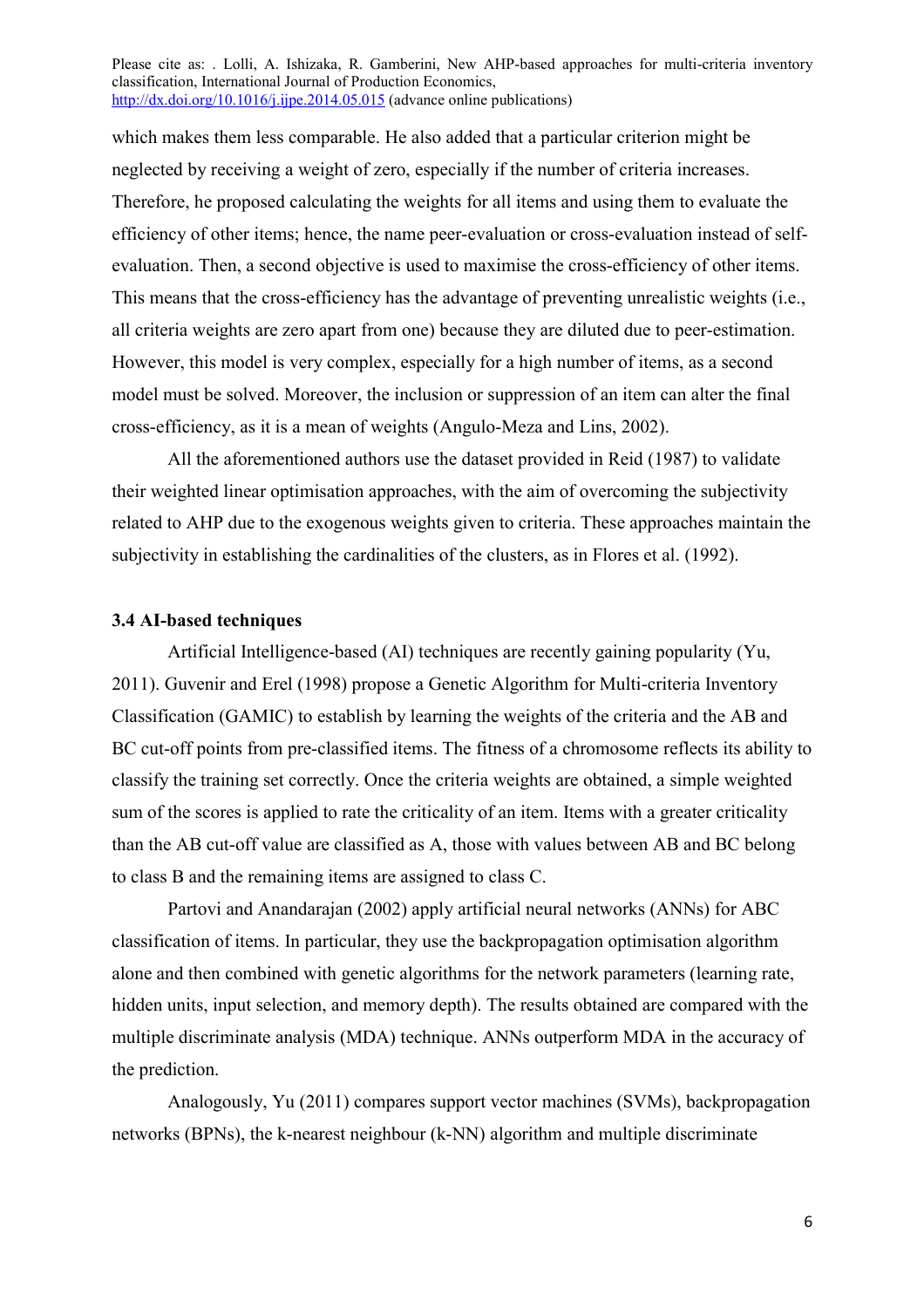analysis (MDA). AI-based techniques demonstrate a superior accuracy. In particular, the SVMs approach was the most accurate.

Nevertheless, these methods have the disadvantage of requiring a learning set of preclassified items, which is not always available. In the dataset of Reid (1987), a learning set is not available. Therefore, Mohammaditabar et al. (2012) developed an optimisation model to minimise two objective functions: the total cost and the dissimilarity of items categorised in the same group. A simulated annealing was programmed and the database of Reid (1987) used as a benchmark. To be comparable with previous studies, the qualitative criteria must be integrated into the cost function to minimise, which leads to several cost assumptions.

#### **4. New AHP-based approaches**

#### **4.1 Introduction**

AHP has been introduced for ranking problems on qualitative and quantitative criteria (Saaty, 1980). It evaluates pairwise criteria with regard to the goal of the problem and also the alternatives with regard to these criteria. Because in MCIC the values of the items on the criteria are typically quantitative, the pairwise comparison is applied in the following, as in Flores et al. (1992), only to evaluate pairwise the importance of criteria by the eigenvalue method. Hence, these values are simply normalised in order to make them commensurable and then combined in a weighted sum for calculating the total scores of each item. In MCIC, ranking techniques are not required because a sorting of items is sufficient. A first attempt to adapt AHP for sorting problems has been presented by Bottani and Rizzi (2008). They use a cluster analysis for grouping items based on their similarities and then applied AHP on the clusters with the aim of reducing the required number of pairwise comparisons. Nevertheless, their approach is improvable in aspects described in the following:

 Let us consider the fictitious example described in De Smet et al. (2012) represented in Figure 1. Four alternatives are evaluated according to two criteria that have to be minimised. The aim is to find a partition of three ordered clusters. The application of a traditional clustering procedure would lead to  $\{(a), (b), (c,d)\}, \{(a), (c), (b,d)\}, \{(a,b), (c),$ (d)} but never to  $\{(a), (c,b), (d)\}$ , which is the most meaningful ordered partition from a multi-criteria point of view (a being the best alternative, d being dominated by all the other alternatives and (c,b) being intermediate solutions). The application of a clustering technique on the results of AHP rather than on its inputs could provide an ordered clustering. This technique has been implemented in this work.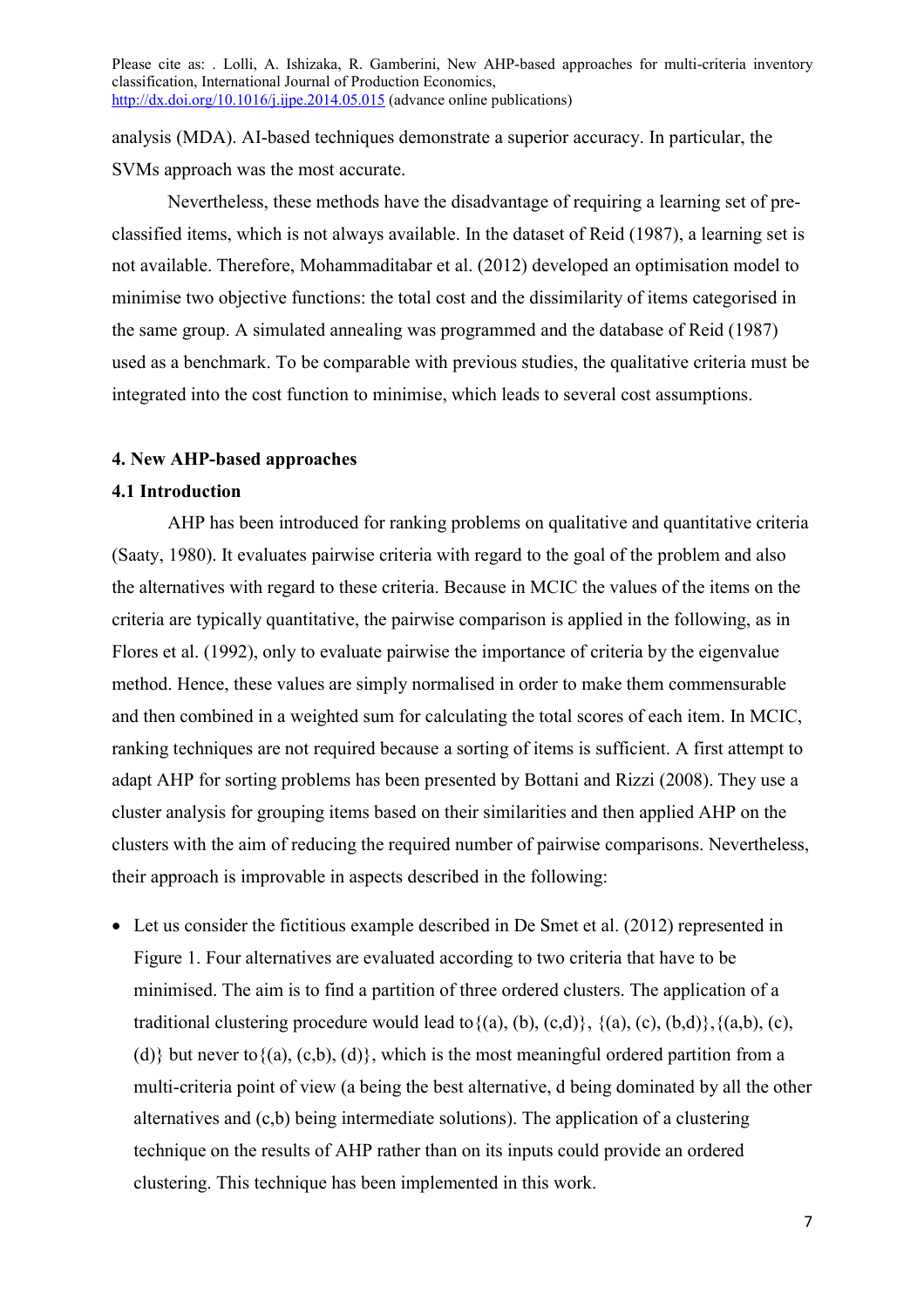

#### **Figure 1: Simple clustering problem (adapted from De Smet et al., 2012)**

• The items are allocated to clusters, which do not change for each criterion. This is in contradiction with the principles of multi-criteria decision analysis because an alternative cannot be the best/worst on all criteria.

An alternative attempt to adapt AHP for sorting alternatives into predefined ordered clusters is proposed in AHPSort (Ishizaka et al., 2012). This method requires the definition of limiting or typical central profiles a priori for each class. The a priori definition of profiles by the decision maker may lead to having an item close to other items of another class but far away from the items of the same class. Figure 2 illustrates this situation, which contradicts the aim of MCIC, which is to group similar items into the same compact cluster and well separated from the others. As in the AHP-based approach (section 3.2) and models based on weighted linear optimisation (section 3.3), establishing cardinalities of the clusters a priori leads to a poorly fitting partition of the dataset.



#### **Figure 2. Example of poorly discriminating limiting profiles**

To overcome these problem**s**, we have introduced two new variants: AHP-K and AHP-K-Veto, described in the following sections.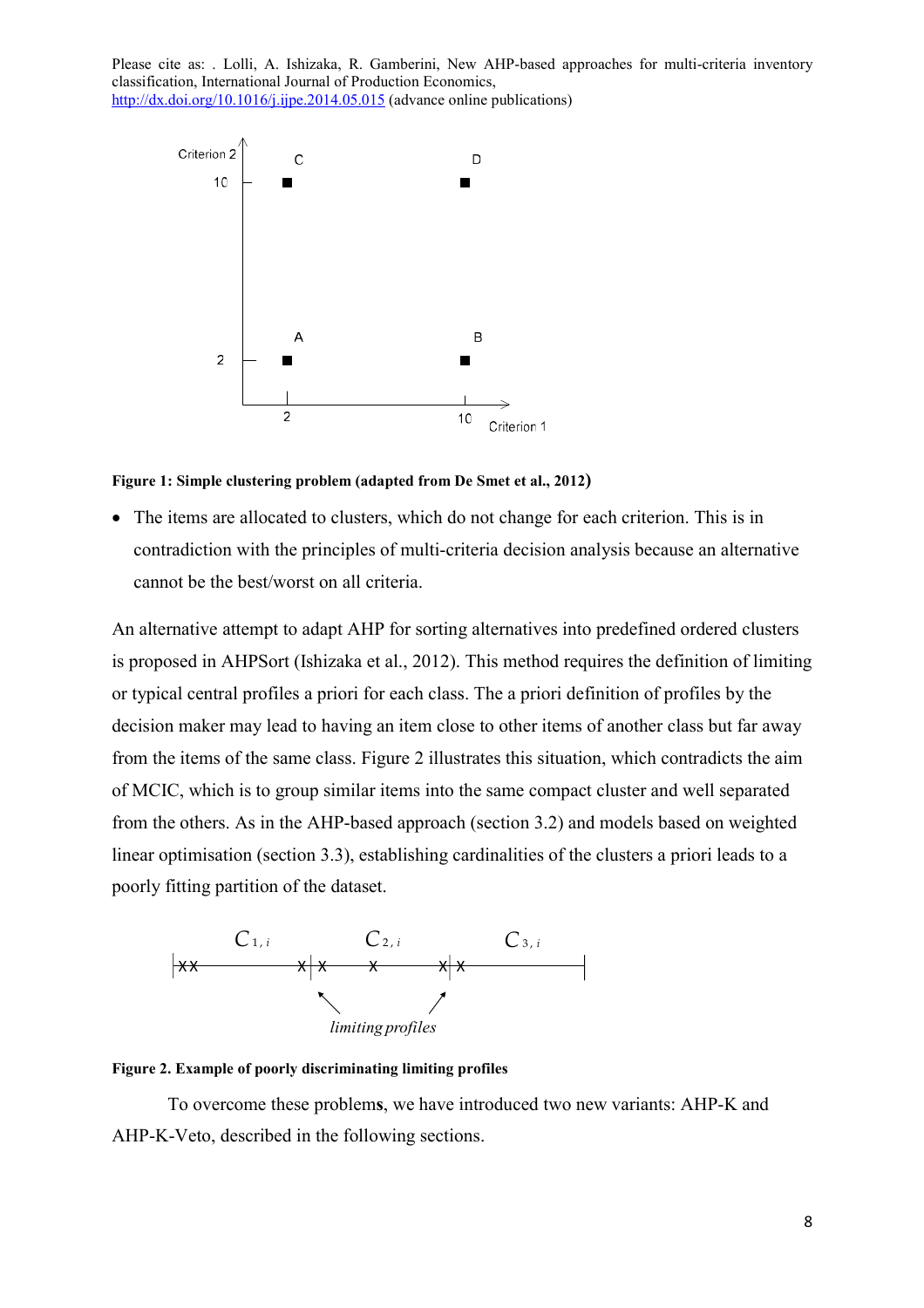Other sorting techniques exist but are not considered here because they require parameters from the decision maker that are difficult to evaluate in our case. For example, the UTilités Additives DIScriminantes (UTADIS) (Jacquet-Lagrèze, 1995) requires defining marginal utility functions on each criterion. The construction of these functions is difficult. Several other techniques are issued from the outranking family: ELECTRE-Tri-B (Yu, 1992b; Yu, 1992a; Mousseau and Slowinski, 2000), ELECTRE-Tri-C (Almeida-Dias and al., 2010), FlowSort (Nemery and Lamboray, 2008) and PROMSORT (Araz and Ozkarahan, 2007). These techniques require subjective parameters (indifference and preference thresholds) that may be difficult to elicit.

## **4.2 General overview of the methods**

The principal steps of AHP-K and AHP-K-Veto are described in Figure 3.



#### **Figure 3. Principal steps of AHP-K and AHP-K-Veto.**

Initially, the standard AHP (Flores et al., 1992) is followed by a suitable clustering algorithm (i.e., K-Means) applied on the final total ranking score (hence, the proposed hybrid approach is called AHP-K in the following). As depicted in Figure 3, given *aj* items, evaluated in accordance with three criteria (see Figure 3(a)), the adoption of AHP transforms the tri-dimensional problem into a single-sized one (see Figure 3(b)). Subsequently, the K-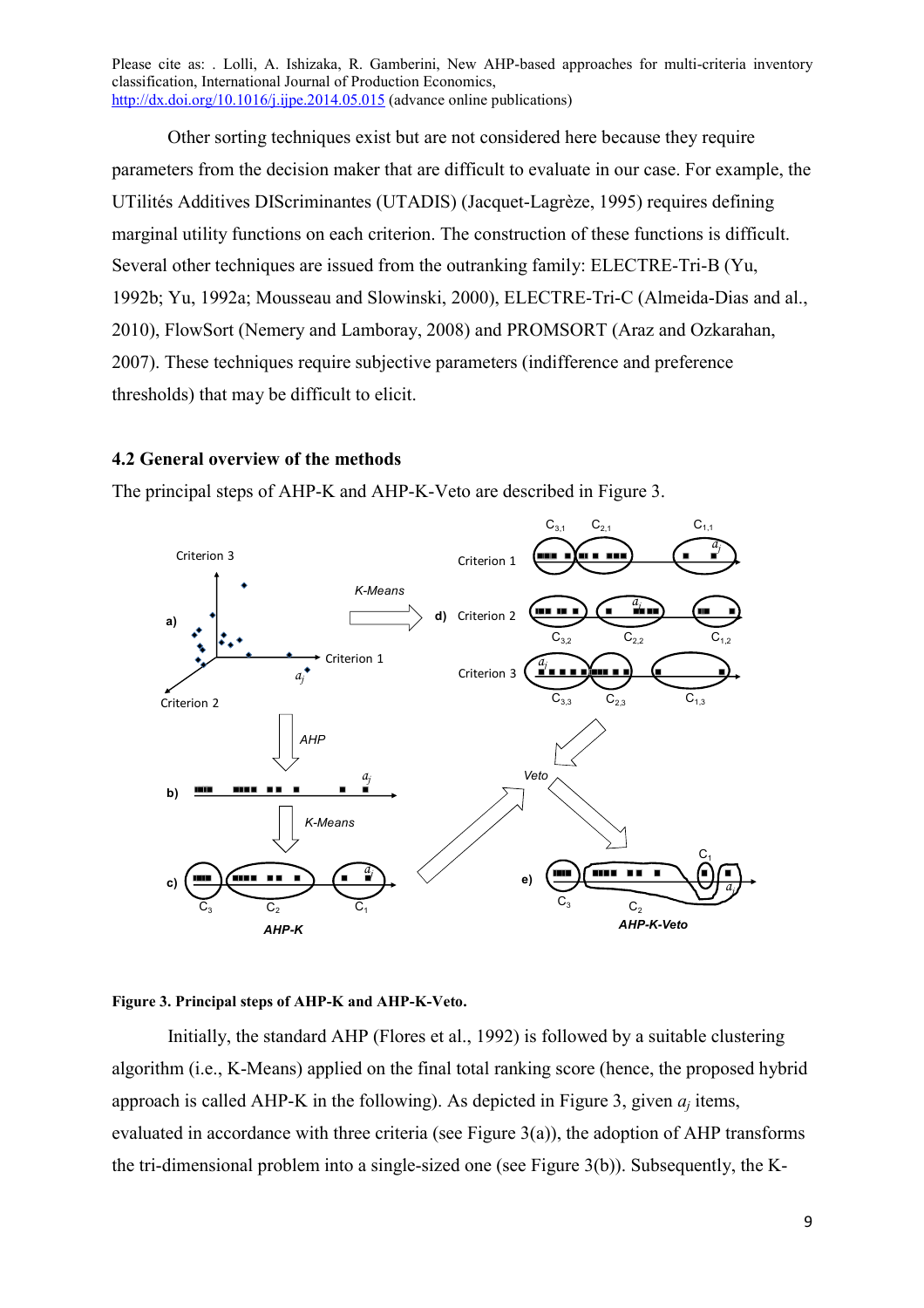Means algorithm creates classes  $C_1$ ,  $C_2$ ,  $C_3$  (or A, B, C, in accordance with the inventory management literature), as shown in Figure 3(c).

However, AHP-K does not allow the decision maker to define a veto on the final results. For example, a  $C_1$ -classified item (or as usually named in the literature an Aclassified item) might have a very poor score on a particular criterion. Nevertheless, AHP-K does not detect such weakness, because it does not solve a sorting problem on each criterion. Hence, the application of the K-Means algorithm on values  $v_{i,j}$  of each item  $a_j$  on the criterion *i*, per each  $i = 1, ..., I$  could also be applied on each criterion, as described in Figure 3(d). In such a way, the decision maker may now impose a special condition (Veto, as described in Figure 3(e)), i.e., a *C3*-classified item on one or more criterion cannot be *C1* classified in the final clustering; this method is called AHP-K-Veto.

AHP-K and AHP-K-Veto are described in detail in sections 4.3 and 4.4, respectively.

# **4.3 AHP-K**

As previously mentioned, AHP is used to rank items and not to sort them into classes. A subjective 20% - 70% - 10% rule is then applied to the AHP rankings to sort the items into classes (Flores et al., 1992). Nevertheless, as already underlined in section 3.2, such a clustering procedure could violate the main objective of each clustering method, which is to create compact and well-separated clusters. In order to overcome this problem we use a clustering algorithm. As the number *k* of clusters is known, we opt for the partitioning K-Means algorithm (Jain, 2010; Madhulata, 2012).

The objective of the K-Means algorithm is to minimise the sum of the squared distances between the centroid of each cluster (i.e., the mean point in the case of Euclidean distance) and the items in the cluster. More specifically, given k initial cluster centroids, it assigns each item to its closest centre and then recomputes new centroids, as the means (or centres of mass) of the assigned points. The process is repeated until the squared error is minimised.

In the following, the AHP-K algorithm is described with respect to the specific aim of MCIC and the notation adopted in the paper. In particular, the clustering criterion is the global score  $P_i$  calculated by AHP through the following steps:

> 1. Normalise the value of each item  $v_{i,j}$  on each criterion *i*. Each criterion can be either positively related (the benefit criterion), or negatively related (the cost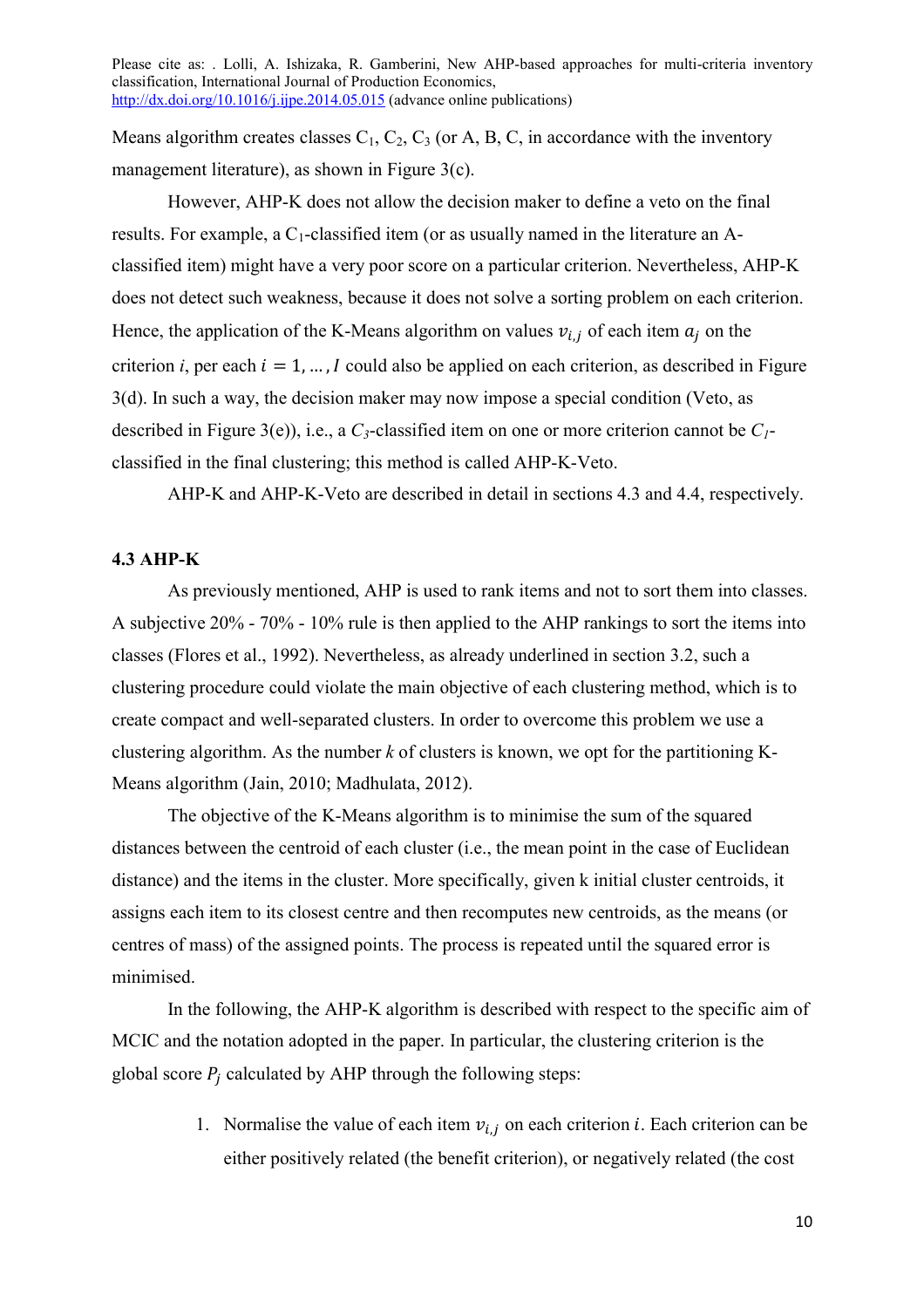> criterion) to the importance of the item. In order to obtain the normalized values  $v_{i,j}^*$  for criterion *i*, the following rules are respectively applied:

$$
v_{i,j}^{*} = \frac{v_{i,j} - \min_{j=1,\dots,J} v_{i,j}}{\max_{j=1,\dots,J} v_{i,j} - \min_{j=1,\dots,J} v_{i,j}} \quad \forall i = 1,\dots, l: i \text{ is a benefit criterion}
$$
 (5)

$$
v_{i,j}^* = \frac{\max_{j=1,\dots,J} v_{i,j} - v_{i,j}}{\max_{j=1,\dots,J} v_{i,j} - \min_{j=1,\dots,J} v_{i,j}} \quad \forall i = 1,\dots, l : i \text{ is a cost criterion}
$$
(6)

2. Evaluate pairwise the importance of the criteria in order to derive the weight  $w_i$  given to the criterion i,  $\forall i = 1, ..., I$ , by the eigenvalue method (Saaty, 1980) and calculate the global score  $P_i$  of each item  $a_i$  by:

$$
P_j = \sum_{i=1}^{I} w_i \times v_{i,j}^* \quad \forall j = 1, ..., J
$$
 (7)

3. Let  $\overline{P}_J$  be the array of  $P_j$ , with  $j = 1, ..., J$ . Apply the K-Means algorithm on  $\overline{P}_J$ Step 3 is clarified in the following,

 Suppose that all the items have to be clustered into a set of N clusters (i.e., classes) with respect to  $P_j$ . The K-Means algorithm finds a partition of  $\overline{P}_j$ , such that the sum of the squared distance between each centroid of a cluster and the item  $a_i$  in the cluster is minimised. Let  $\mu_{\hat{n}}$  be the centroid of the cluster C<sub> $\hat{n}$ </sub>, where  $\hat{n}$  is a generic cluster between 0 and N. The squared distance between  $\mu_{\hat{n}}$  and the items into the cluster C $_{\hat{n}}$  is defined as:

$$
SD(C_{\hat{n}}) = \sum_{P_j \in C_{\hat{n}}} ||P_j - \mu_{\hat{n}}||^2
$$
\n(8)

The goal of the K-Means algorithm is to minimise the sum of the squared distances for all *N* clusters:

$$
SD(\overline{P_j}) = \sum_{n=1}^{N} \sum_{P_j \in C_n} ||P_j - \mu_n||^2
$$
\n(9)

Minimising this objective function is known to be an NP-hard problem (Drineas et al., 1999). The K-Means is a greedy algorithm that converges to a local minimum starting with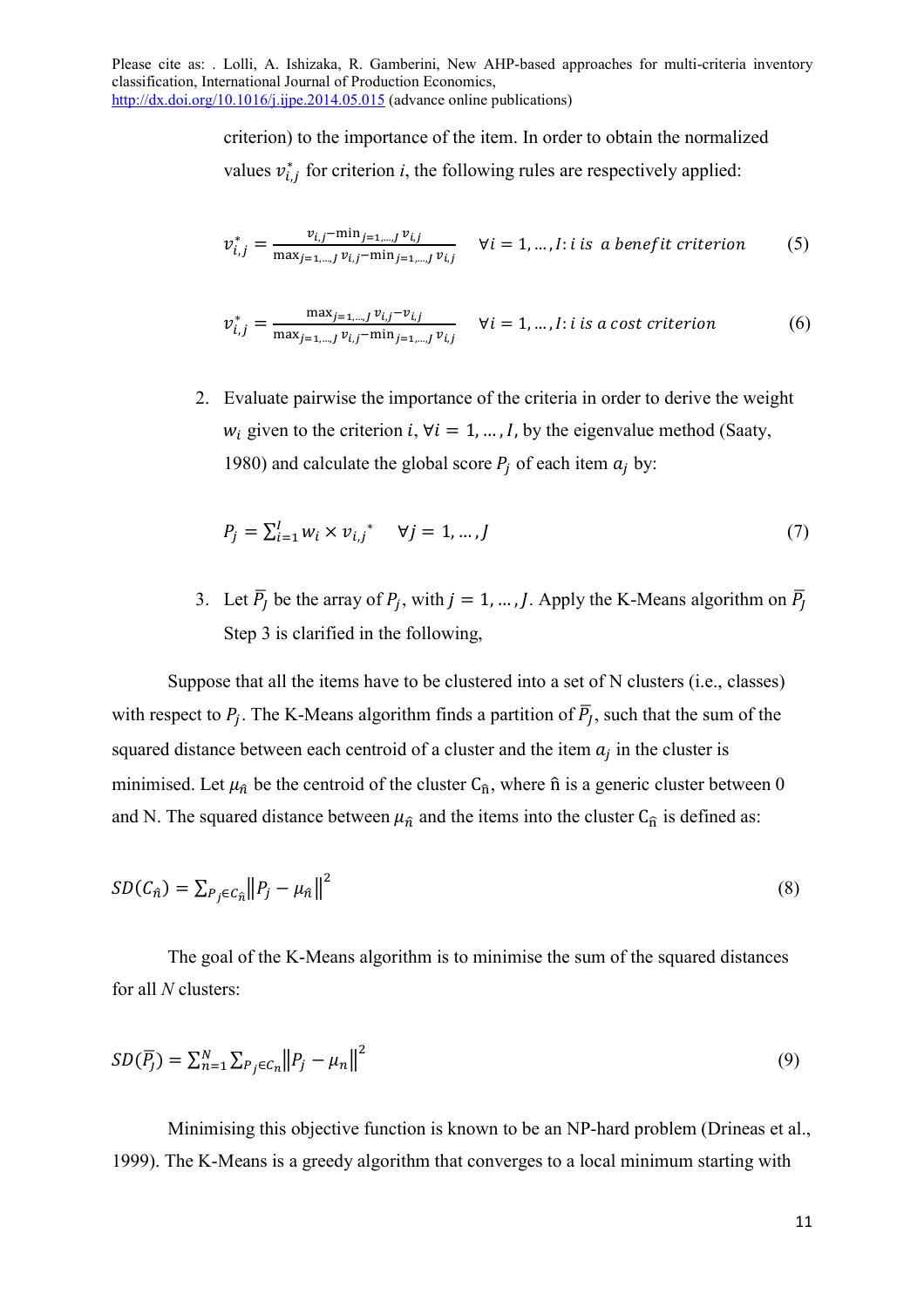an initial partition of N clusters and then assigning the values belonging to  $\overline{P}_j$  to clusters, in order to reduce the  $SD(\overline{P}_j)$ .

In MCIC, the number of classes is usually predefined hence the output of the K-Means algorithm is a partition of  $\overline{P}_j$  in classes  $C_A$ ,  $C_B$ ,  $C_C$  or simply, in accordance with the inventory management literature, A, B and C.

# **4.4 AHP-K-Veto**

 AHP belongs to the family of the full compensatory methods (Ishizaka and Nemery, 2013): a low score can be totally masked by a high score on another criterion. AHP-K inherits of this feature. For example, a C-classified item on a key criterion can belong to the global cluster A. To avoid this hidden weakness, it is necessary to study the items on each single criterion and to provide a definition of each class  $C_{n,i}$  (usually 3 in MCIC and named A, B and C) on each criterion *i* is needed. This can be provided either with N-1 limiting profiles  $lp_{n,i}$ , which indicate the minimum performance needed on the item  $a_j$  to belong to the class  $C_{n,i}$  or with N central profiles  $cp_{n,i}$ , which are given by a typical example of an item  $a_j$  belonging to the class  $C_{n,i}$ . Note that  $lp_{N,i} = 0$  ( $\forall i = 1, ..., I$ ) because it is the lowest possible value. Figure 4(a and b) explains these concepts graphically. However, the limiting or central profiles are not always easy to define, for example, when there is no historic data. In this case, the K-Means algorithm can be applied to define the limiting profiles, as described in Figure 3(d). The K-Means algorithm will build compact and well-separated clusters on each single criterion. Subsequently, a veto rule imposed by the decision maker can be inserted in the classification approach. This new integrated method is called AHP-K-Veto.

In AHP-K-Veto, steps 1, 2 and 3 coincide with those reported in the description of AHP-K (section 4.3); hence, they are not repeated in the following. The description continues below with step 4.

> 4. Apply the K-Means algorithm on each criterion. Equations 8 and 9 become, respectively:

$$
SD(C_{\hat{n},i}) = \sum_{v_{\hat{i},j}^* \in C_{\hat{n},i}} ||v_{i,j}^* - \mu_{\hat{n},i}||^2
$$
\n(10)

$$
SD(v_{i,j}^*) = \sum_{n=1}^{N} \sum_{v_{i,j}^* \in C_{n,i}} ||v_{i,j}^* - \mu_{n,i}||^2
$$
\n(11)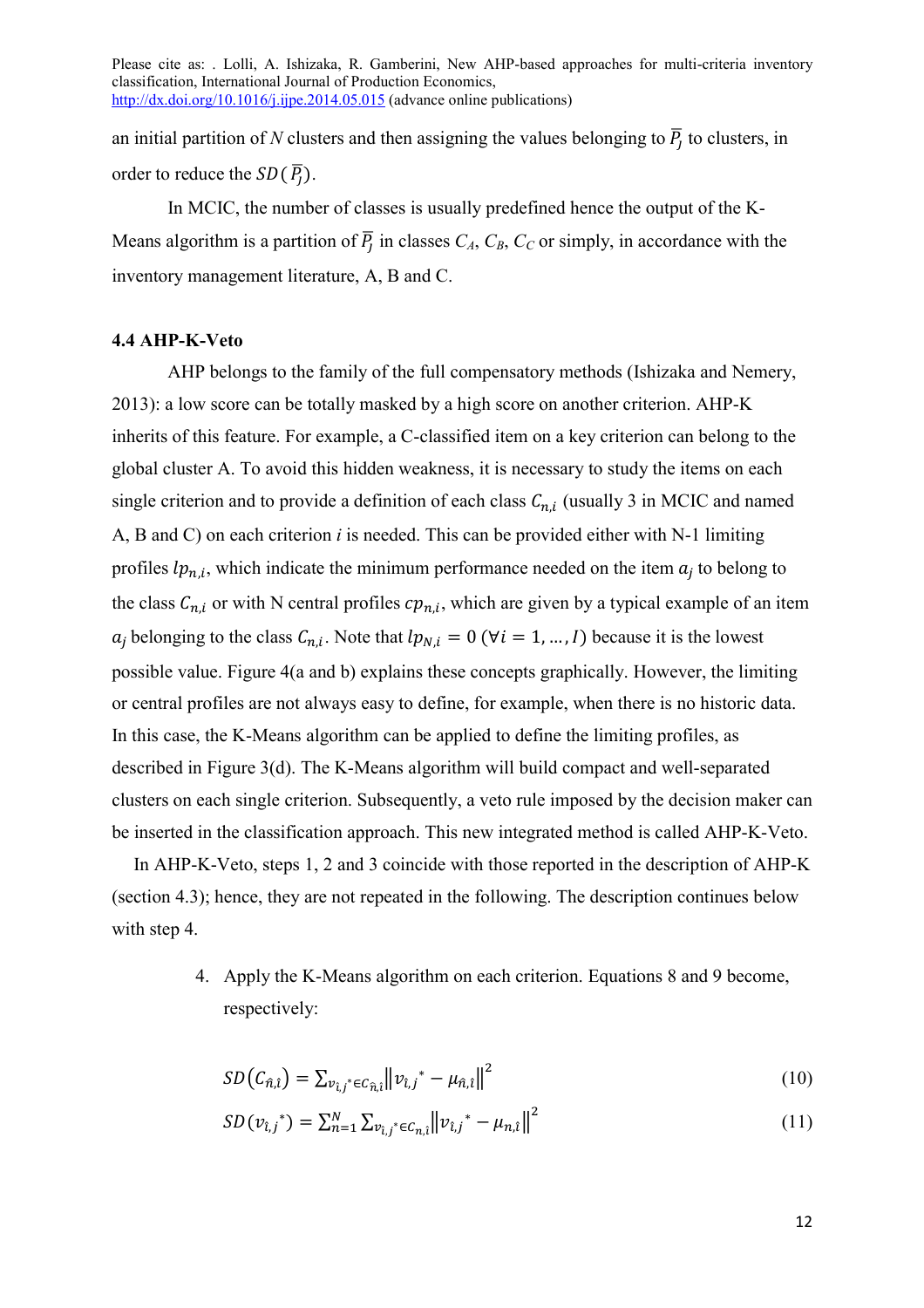where  $v_{i,j}$ <sup>\*</sup> is the vector of the normalised values of item  $a_j$  on the criterion  $\hat{i}$ , with  $j = 1, ..., J$ , and  $\mu_{\hat{n},\hat{i}}$  is the centroid of the cluster  $C_{\hat{n},\hat{i}}$ . In synthesis, the K- Means implementation on each single criterion leads to N different clusters for each criterion.

5. A veto rule can now be introduced, i.e., an item that belongs to the highest (lowest) class  $C_{n,i}$  on at least one criterion  $\hat{\imath}$  is denied entry into the highest (lowest) aggregated class  $C_N$  ( $C_1$ ), regardless of the weight  $w_i$  given to the criterion  $\hat{i}$ . In this case, such an item is reassigned into the next aggregated cluster  $C_{N-1}$  ( $C_2$ ). In an ABC-based MCIC, the veto generally implies a higher number of items assigned into the middle cluster B.



**Figure 4. Limiting profiles (a) and central profiles (b) for a generic criterion î.** 

# **5. Case study**

A real-life case study has been carried out in an engineering firm that manufactures electrical resistors on a mass scale. A periodic review system is employed for ninety-five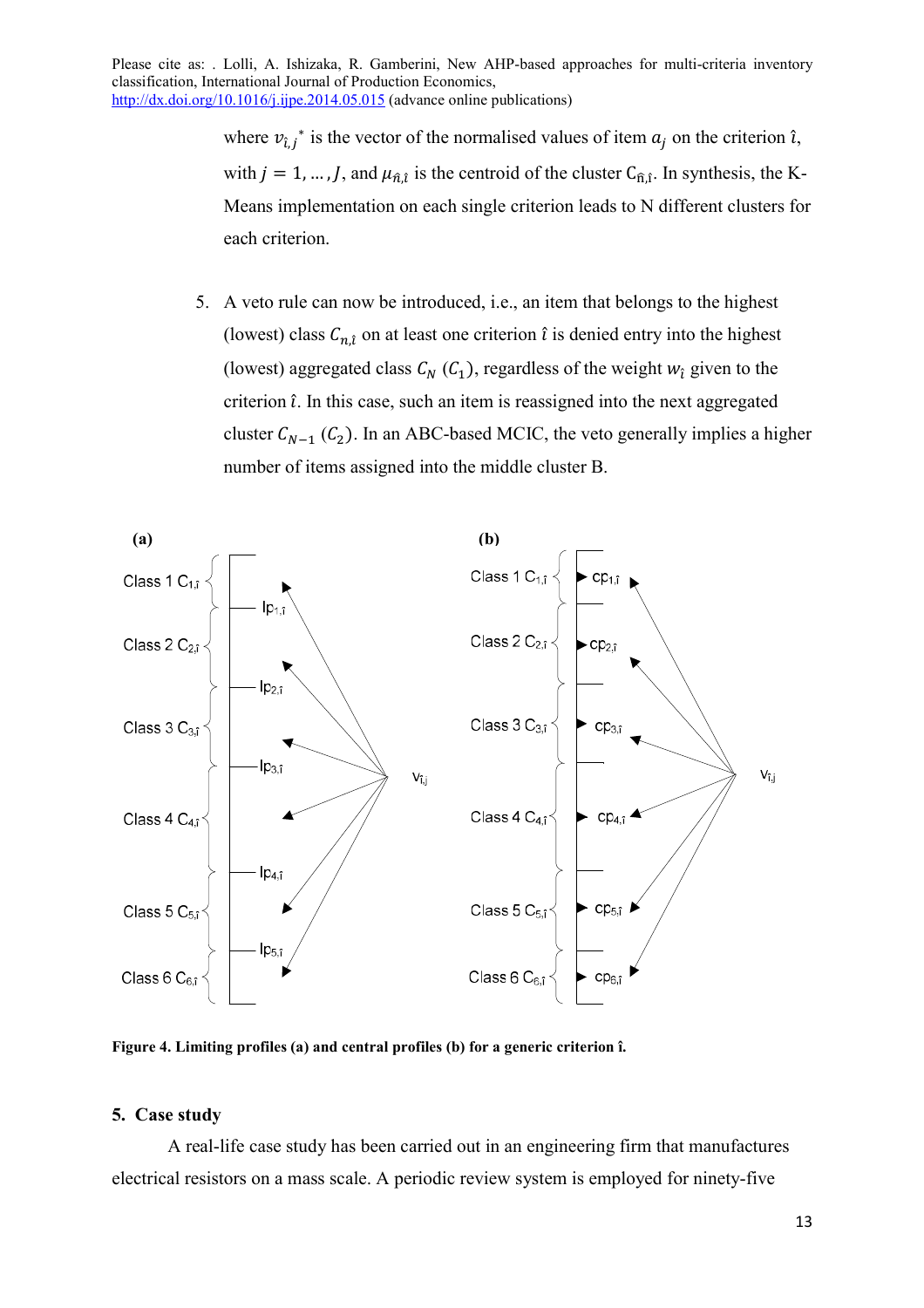Stock Keeping Units (SKUs) purchased by external suppliers  $(J = 95)$ . In particular, the inventory position is reviewed weekly for all the SKUs and orders to reach the order-up-to levels of the SKUs are issued at the review instants.

The logistics department is interested in sorting these SKUs into three classes:  $C_A$ ,  $C_B$ and  $C_c$ , (N = 3), and to associate all SKUs of the same class to the same target service level for their safety stocks calculation. The target service level is fixed at 99%, 95% and 90% for the SKUs respectively belonging to the classes  $C_A$ ,  $C_B$  and  $C_C$ .

 In accordance with the management opinion, the SKUs classification should be driven by three criteria  $(I = 3)$  affecting the target service level. As already underlined in Section 1, it is worth stressing that the selected criteria needs be selected coherently with the aim of MCIC. In our case, the management has chosen the following criteria for assigning the SKUs to the predefined target service levels:

- Annual Dollar Usage (*ADU*). *ADU* is given by the product of the unitary purchasing cost and the annual demand. The higher the consumption of an SKU is, the higher is the service level associated to it. Thereby, *ADU* is positively related to the service level of the SKUs, i.e. it is a benefit criterion.
- Critical Factor (*CF*). As the SKUs are used in different assembly stages, a stock-out of an SKU may lead to more or less serious consequences. For instance, a stock-out of an SKU used in the first assembly stage leads to delays in all the downstream stages. Thereby, *CF* is assigned according with the technological assembly stage. As in Flores et al. (1992), *CF* is a non-continuous categorical data. In accordance with the management opinion, it assumes three values: 1 for very critical SKUs; 0.5 for moderately critical SKUs; 0.1 for non-critical SKUs. The higher the *CF* of an SKU is, the higher its service level should be. Thereby, *CF* is positively related to the service level.
- The Replenishment Lead Time (*LT*). A stock-out of an SKU with a high *LT* will be refilled after a higher time period than a SKU having a low *LT*. Thereby, the higher the *LT* of an SKU is, the higher the service level is needed. *LT* is therefore positively related to the service level. In this case, *LT* ranges from 1 to 7 weeks.

 Other criteria could be related with the target service level, for instance the unitary purchasing cost affecting the holding costs. However, the management decided to neglect this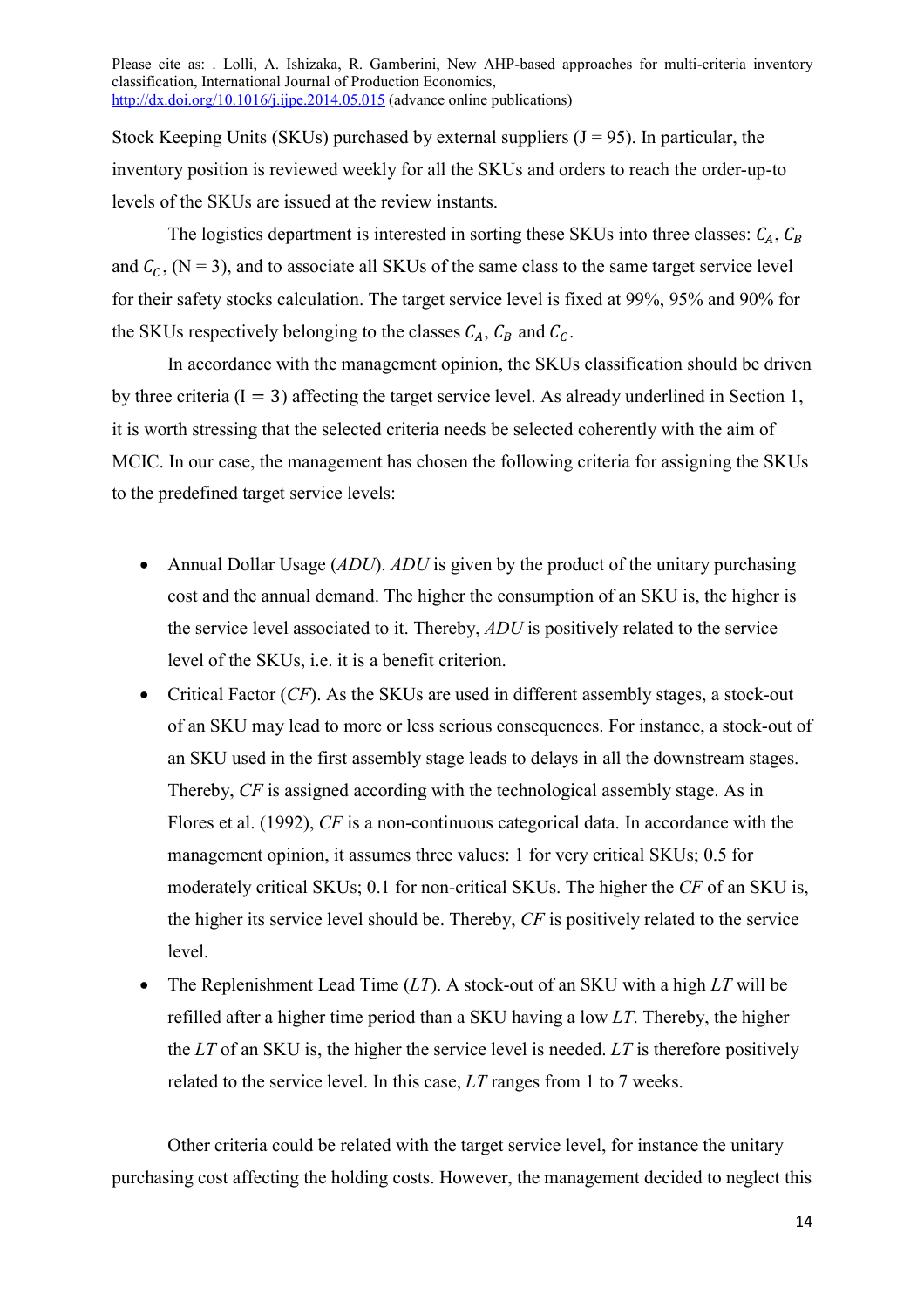criterion because the costs are very similar among all SKUs. In other words, the unitary cost is not a discriminating criterion.

In accordance with MCIC, the three classes of  $C_A$ ,  $C_B$  and  $C_C$  are relabeled here as A, B and C. Furthermore, the local classes on each criterion *i* are denoted by  $A_i$ ,  $B_i$  and  $C_i$ , with  $i \in \{ADU, CF, LT\}$ .

 The management selected the AHP-K-Veto (section 4.4) as the most suitable sorting approach due to its ability to overcome the weaknesses of full compensatory methods including AHP and AHP-K as well (section 4.3).

# **5.1. Classification with AHP-K-Veto**

The five steps described in section 4.3 and 4.4 are subsequently applied:

#### *Step 1:*

Given the dataset of 95 SKUs, the values on the three criteria of each SKU have to be normalised. In particular, Equation 5 is used for all the criteria, i.e. *ADU*, *CF* and *LT* (benefit criteria) respectively providing  $v_{ADU,j}$ <sup>\*</sup>,  $v_{CF,j}$ <sup>\*</sup> and  $v_{LT,j}$ <sup>\*</sup> (Table 2, column 2, 4 and 6). *Step 2:*

The purchasing manager is asked for evaluating pairwise the importance of the criteria *ADU*, *CF*, *LT*. Their weight are derived with the eigenvalue method and and are:  $w_{ADU} = 0.558$ ,  $w_{CF} = 0.320$  and  $w_{LT} = 0.122$ . The normalised criteria scores of step 1 are then multiplied by these weights to give the global score (Table 2, column 8) *Step 3:* 

 The K-Means algorithm is applied with the software Orange® on the AHP global scores calculated in the previous step. Because the final solution depends on the initial centroid of the three classes, the K-Means algorithm is restarted 100 times (i.e., the maximum number of times allowed by the software) with initial randomly selected centroids each time. The software selects the solution that minimises Equation 9. Such procedure is repeated four times, i.e.,  $4 \times 100$  restarts, in order to verify that the best solution is stable. In other words, the selected solution is very likely to be the best achievable one. The values of the three centroids obtained by the K-Means algorithm are:  $\mu_A = 0.878$ ;  $\mu_B = 0.684$ ;  $\mu_C = 0.256$ . Based on these thresholds and the SKU global score, each SKU is assigned to class A, B or C.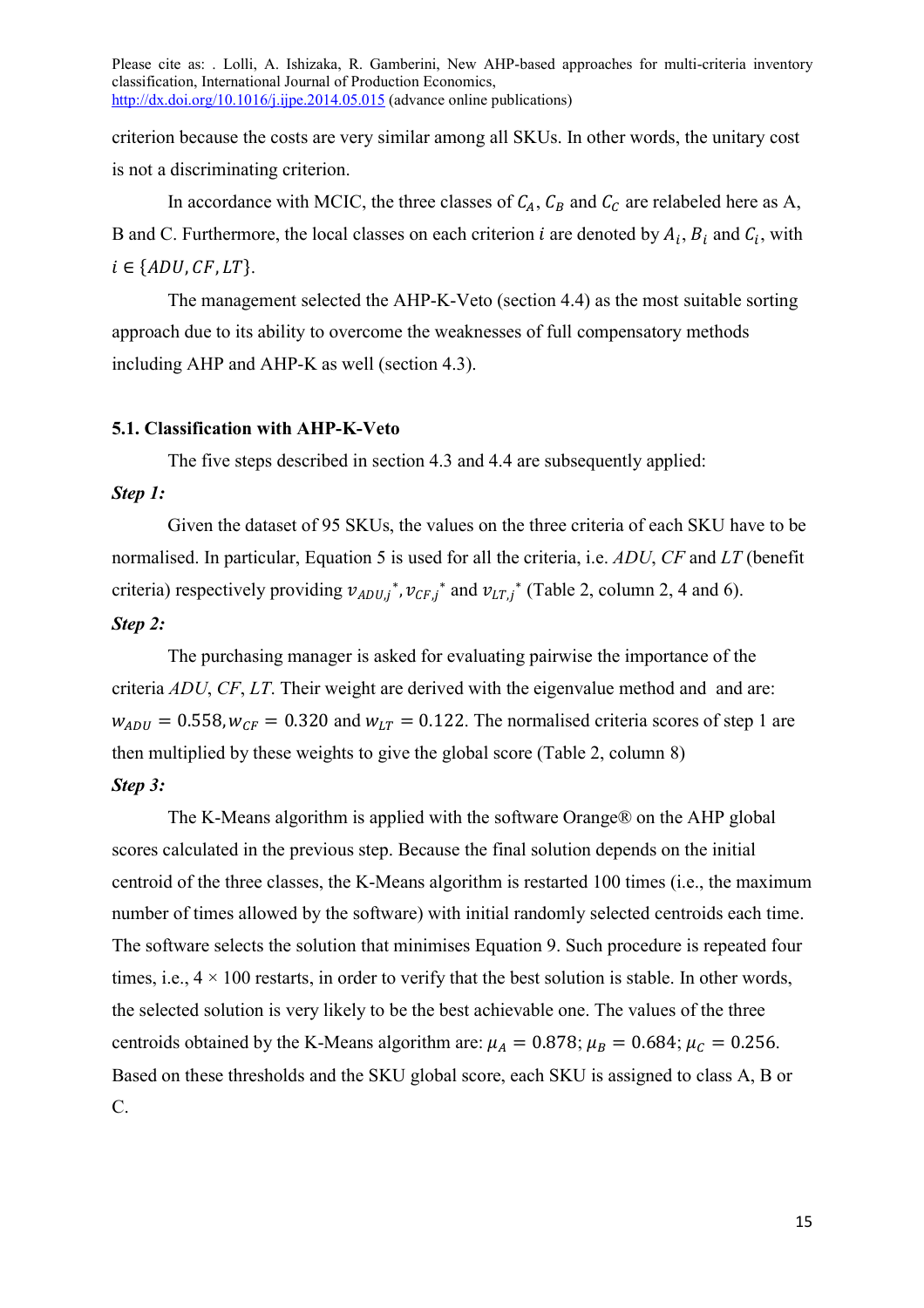#### *Step 4:*

The K-Means algorithm is run also on each single criterion. Specifically, 9 central profiles are defined (3 thresholds  $\times$  3 criteria) by the centroids of the clusters obtained by the K-Means algorithm on each criterion  $i$ . However, it is note that the application of K-Means on *CF* is not necessary because it admits a number of possible values (1, 0.5 and 0.1) equal to the number of classes, i.e. three. Thus, SKUs with *CF* equal to 1 are A-classified, SKUs with *CF* equal to 0.5 are B-classified and SKUs with *CF* equal to 0.1 are C-classified.

As already underlined in the previous step, the final solution of the K-Means algorithm depends on the initialisation. Therefore, a multi-start is also used here. In Table 1, the calculated centroids on *ADU* and *LT* are reported, with *CF* omitted for the aforementioned reasons.

|       | ADU   | LT    |
|-------|-------|-------|
| $A_i$ | 0.955 | 0.846 |
| $B_i$ | 0.592 | 0.464 |
| Ui    | 0.189 | 0.127 |

**Table 1. The centroids of the classes Ai, Bi and Ci achieved by the application of the K-Means algorithm on the criteria** *ADU* **and** *LT***.** 

#### *Step 5:*

 With the clustering results obtained by applying the K-Means on the AHP global scores (Step 3) and by applying the K-Means on each criterion (Step 4), a veto can be defined. SKUs with at least one criterion classified in class A, cannot be classified in the global class C. Identically, SKUs with at least one criterion classified in class C, cannot be classified in the global class A. The clustering achieved by AHP-K-Veto is reported in the right-hand side of Table 2, along with those obtained by AHP-K. Moreover, the highlighted letters in the first column from the right-hand side of Table 2 indicate the differences between AHP-K and AHP-K-Veto. Ten SKUs  $(9.5\%)$  change their classes. In particular, SKUs  $s_1$ ,  $s_8$ and s10 are classified in the class C with AHP-K but on the criterion *LT* they belong to the class A. It is therefore wiser not to place them in the worst class C but to move them up in the class B. On the contrary, SKUs  $s_{41}$ ,  $s_{56}$ ,  $s_{65}$ ,  $s_{69}$ ,  $s_{71}$ ,  $s_{76}$  and  $s_{81}$  are declassified from the class A to the class B because they belong on class C on the criterion *LT*.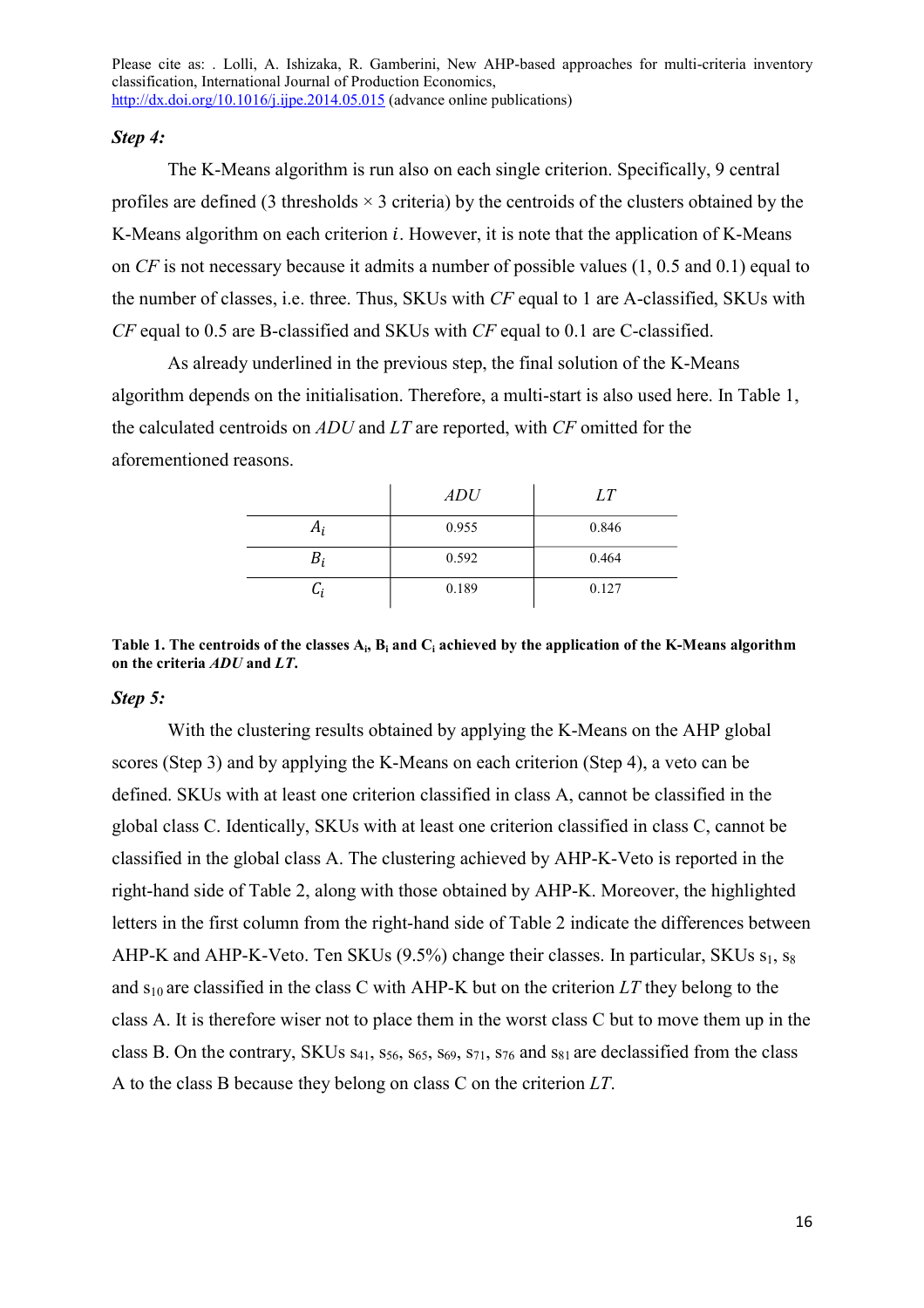| Item       | $v_{ADU,j}$ <sup>*</sup> $C_{ADU}$ |                    | $v_{CF,j}$ * $c_{CF}$ |        | $v_{LT, j}$ *  | $\mathcal{C}_{LT}$         | Score          | Clustering<br>AHP-K       | Clustering<br>AHP-K-Veto |
|------------|------------------------------------|--------------------|-----------------------|--------|----------------|----------------------------|----------------|---------------------------|--------------------------|
| s1         | 0.113                              | $\mathbf C$        | 0.1                   | C      | 0.833          | A                          | 0.197          | C                         | $\, {\bf B}$             |
| s2         | 0.926                              | A                  | 0.5                   | B      | 0.167          | $\mathbf C$                | 0.697          | B                         | B                        |
| s3         | 0.653                              | B                  | 0.5                   | B      | 0.000          | $\mathbf C$                | 0.525          | B                         | B                        |
| s4<br>s5   | 0.000<br>0.920                     | $\mathcal{C}$<br>A | 0.5<br>0.1            | B<br>C | 0.500<br>0.667 | $\, {\bf B}$<br>A          | 0.221<br>0.627 | C<br>B                    | C<br>B                   |
| s6         | 0.960                              | A                  | 0.1                   | C      | 0.000          | $\mathbf C$                | 0.568          | B                         | B                        |
| s7         | 0.335                              | $\mathsf{C}$       | 0.1                   | C      | 0.000          | $\mathbf C$                | 0.219          | $\mathbf C$               | $\mathbf C$              |
| s8         | 0.297                              | $\mathsf{C}$       | 0.1                   | C      | 0.833          | A                          | 0.300          | C                         | $\overline{\mathbf{B}}$  |
| s9         | 0.951                              | A                  | 0.1                   | C      | 1.000          | A                          | 0.684          | B                         | B                        |
| s10        | 0.132                              | $\mathsf{C}$       | 0.1                   | C      | 0.833          | A                          | 0.207          | C                         | $\, {\bf B}$             |
| s11        | 0.914                              | A                  | 0.1                   | C      | 0.500          | B                          | 0.603          | B                         | B                        |
| s12        | 0.911                              | A                  | 0.1                   | C      | 0.000          | $\mathbf C$                | 0.541          | B                         | B                        |
| s13        | 0.976                              | A                  | 0.1                   | C      | 0.167          | $\mathbf C$                | 0.597          | B                         | B                        |
| s14        | 0.823                              | A                  | 0.5                   | B      | 0.333          | B                          | 0.660          | B                         | B                        |
| s15        | 0.838                              | A                  | 0.1                   | C      | 0.500          | B                          | 0.561          | B                         | B                        |
| s16        | 0.863                              | A<br>A             | 0.1                   | C      | 0.833<br>0.500 | A                          | 0.615          | B<br>B                    | B<br>B                   |
| s17<br>s18 | 0.877<br>0.878                     | A                  | 0.5<br>0.5            | B<br>B | 0.167          | B<br>$\mathbf C$           | 0.710<br>0.670 | B                         | B                        |
| s19        | 0.675                              | B                  | $\mathbf{1}$          | A      | 0.000          | $\mathbf C$                | 0.697          | B                         | B                        |
| s20        | 0.884                              | A                  | 0.5                   | B      | 0.500          | B                          | 0.714          | B                         | B                        |
| s21        | 0.885                              | A                  | 0.5                   | B      | 0.500          | B                          | 0.715          | B                         | B                        |
| s22        | 0.890                              | A                  | $\mathbf{1}$          | A      | 0.500          | B                          | 0.878          | A                         | A                        |
| s23        | 0.892                              | A                  | $\mathbf{1}$          | A      | 0.167          | $\mathbf C$                | 0.838          | A                         | A                        |
| s24        | 0.907                              | A                  | 0.5                   | B      | 0.167          | $\mathbf C$                | 0.686          | B                         | B                        |
| s25        | 0.909                              | A                  | 0.1                   | С      | 0.000          | $\mathbf C$                | 0.539          | B                         | B                        |
| s26        | 0.910                              | A                  | 0.1                   | C      | 0.500          | B                          | 0.601          | B                         | B                        |
| s27        | 0.915                              | A                  | 0.5                   | B      | 0.167          | $\mathbf C$                | 0.691          | B                         | B                        |
| s28<br>s29 | 0.917<br>0.918                     | A<br>A             | 0.1<br>0.1            | C<br>C | 1.000<br>0.500 | A<br>B                     | 0.666<br>0.605 | B<br>$\, {\bf B}$         | B<br>B                   |
| s30        | 0.919                              | A                  | 0.5                   | B      | 0.500          | B                          | 0.734          | B                         | B                        |
| s31        | 0.922                              | A                  | 0.1                   | С      | 0.667          | А                          | 0.628          | $\, {\bf B}$              | B                        |
| s32        | 0.924                              | A                  | 0.5                   | B      | 0.167          | $\mathbf C$                | 0.696          | B                         | B                        |
| s33        | 0.940                              | A                  | 0.5                   | B      | 0.500          | B                          | 0.745          | B                         | B                        |
| s34        | 0.940                              | A                  | 0.5                   | B      | 0.167          | $\mathbf C$                | 0.705          | B                         | $\, {\bf B}$             |
| s35        | 0.941                              | A                  | 0.5                   | B      | 0.500          | $\, {\bf B}$               | 0.746          | $\, {\bf B}$              | B                        |
| s36        | 0.943                              | A                  | 0.5                   | B      | 0.000          | $\mathbf C$                | 0.686          | B                         | B                        |
| s37        | 0.388                              | $\mathsf{C}$       | 0.5                   | B      | 0.167          | $\mathbf C$                | 0.397          | C                         | C                        |
| s38        | 0.946                              | A                  | 0.5                   | B      | 0.000          | $\mathbf C$                | 0.688          | B                         | B                        |
| s39<br>s40 | 0.947<br>0.952                     | A<br>A             | 0.5<br>0.5            | B<br>B | 0.167<br>0.000 | $\mathbf C$<br>$\mathbf C$ | 0.709<br>0.691 | B<br>B                    | B<br>B                   |
| s41        | 0.952                              | A                  | $\mathbf{1}$          | A      | 0.167          | $\mathbf C$                | 0.871          | A                         | $\, {\bf B}$             |
| s42        | 0.956                              | A                  | $\mathbf{1}$          | A      | 0.167          | $\mathbf C$                | 0.874          | A                         | A                        |
| s43        | 0.958                              | A                  | 0.5                   | B      | 0.500          | B                          | 0.755          | B                         | B                        |
| s44        | 0.038                              | $\mathsf{C}$       | 0.5                   | B      | 0.167          | $\mathbf C$                | 0.201          | C                         | C                        |
| s45        | 0.963                              | A                  | 0.5                   | B      | 0.167          | $\mathbf C$                | 0.718          | B                         | B                        |
| s46        | 0.964                              | A                  | 0.5                   | B      | 0.167          | $\mathbf C$                | 0.718          | B                         | B                        |
| s47        | 0.965                              | A                  | 0.5                   | B      | 0.167          | $\mathbf C$                | 0.719          | B                         | B                        |
| s48        | 0.968                              | A                  | 0.5                   | B      | 0.167          | $\mathbf C$                | 0.720          | B<br>B                    | B                        |
| s49<br>s50 | 0.968<br>0.968                     | A<br>A             | 0.5<br>0.5            | B<br>B | 0.167<br>0.000 | C<br>$\mathbf C$           | 0.721<br>0.700 | B                         | B<br>B                   |
| s51        | 0.970                              | A                  | 0.5                   | B      | 0.167          | $\mathbf C$                | 0.722          | B                         | B                        |
| s52        | 0.970                              | A                  | 0.1                   | C      | 0.500          | B                          | 0.635          | B                         | B                        |
| s53        | 0.971                              | A                  | 0.5                   | B      | 0.167          | $\mathbf C$                | 0.722          | B                         | B                        |
| s54        | 0.971                              | A                  | 0.5                   | B      | 0.167          | $\mathbf C$                | 0.722          | B                         | B                        |
| s55        | 0.972                              | A                  | 0.1                   | C      | 0.500          | B                          | 0.635          | B                         | B                        |
| s56        | 0.973                              | A                  | $\mathbf{1}$          | A      | 0.167          | $\mathbf C$                | 0.883          | A                         | $\, {\bf B}$             |
| s57        | 0.973                              | A                  | 0.5                   | B      | 0.167          | $\mathbf C$                | 0.723          | B                         | B                        |
| s58        | 0.975                              | A                  | 0.5                   | B      | 0.167          | $\mathbf C$                | 0.725          | B                         | B                        |
| s59<br>s60 | 0.976<br>0.977                     | A<br>A             | 0.5                   | B<br>B | 0.333<br>0.167 | B<br>$\mathbf C$           | 0.745          | B<br>B                    | B<br>B                   |
| s61        | 0.979                              | A                  | 0.5<br>0.1            | С      | 1.000          | A                          | 0.726<br>0.700 | B                         | B                        |
| s62        | 0.149                              | $\mathsf{C}$       | 0.5                   | B      | 0.167          | $\mathbf C$                | 0.263          | $\mathbf C$               | C                        |
| s63        | 0.981                              | A                  | 0.5                   | B      | 0.167          | $\mathbf C$                | 0.728          | B                         | B                        |
| s64        | 0.149                              | $\mathbf C$        | 0.5                   | B      | 0.333          | B                          | 0.284          | С                         | C                        |
| s65        | 0.984                              | A                  | $\mathbf{1}$          | A      | 0.167          | $\mathbf C$                | 0.889          | A                         | B                        |
| s66        | 0.984                              | A                  | 0.5                   | B      | 0.500          | B                          | 0.770          | B                         | B                        |
| s67        | 0.985                              | A                  | 0.5                   | B      | 0.167          | $\mathbf C$                | 0.730          | B                         | B                        |
| s68        | 0.987                              | A                  | 0.5                   | B      | 0.167          | $\mathbf C$                | 0.731          | B                         | B                        |
| s69        | 0.987                              | A                  | $\mathbf{1}$          | A      | 0.167          | $\mathbf C$                | 0.891          | A                         | B                        |
| s70        | 0.988                              | A                  | 0.5                   | B      | 0.333          | B                          | 0.752          | B                         | B                        |
| s71<br>s72 | 0.988<br>0.989                     | A<br>A             | $\,1$<br>0.5          | A<br>B | 0.167<br>1.000 | $\mathbf C$<br>A           | 0.892<br>0.834 | A<br>B                    | B<br>B                   |
| s73        | 0.989                              | A                  | 0.5                   | B      | 0.500          | B                          | 0.773          | B                         | B                        |
| s74        | 0.989                              | A                  | 0.5                   | B      | 0.500          | B                          | 0.773          | B                         | B                        |
| s75        | 0.990                              | A                  | $\mathbf{1}$          | A      | 0.167          | $\mathbf C$                | 0.893          | A                         | A                        |
| s76        | 0.991                              | A                  | $\mathbf{1}$          | A      | 0.167          | $\mathsf C$                | 0.893          | $\boldsymbol{\mathsf{A}}$ | $\, {\bf B}$             |
| s77        | 0.992                              | A                  | 0.5                   | B      | 0.167          | $\mathbf C$                | 0.734          | B                         | $\, {\bf B}$             |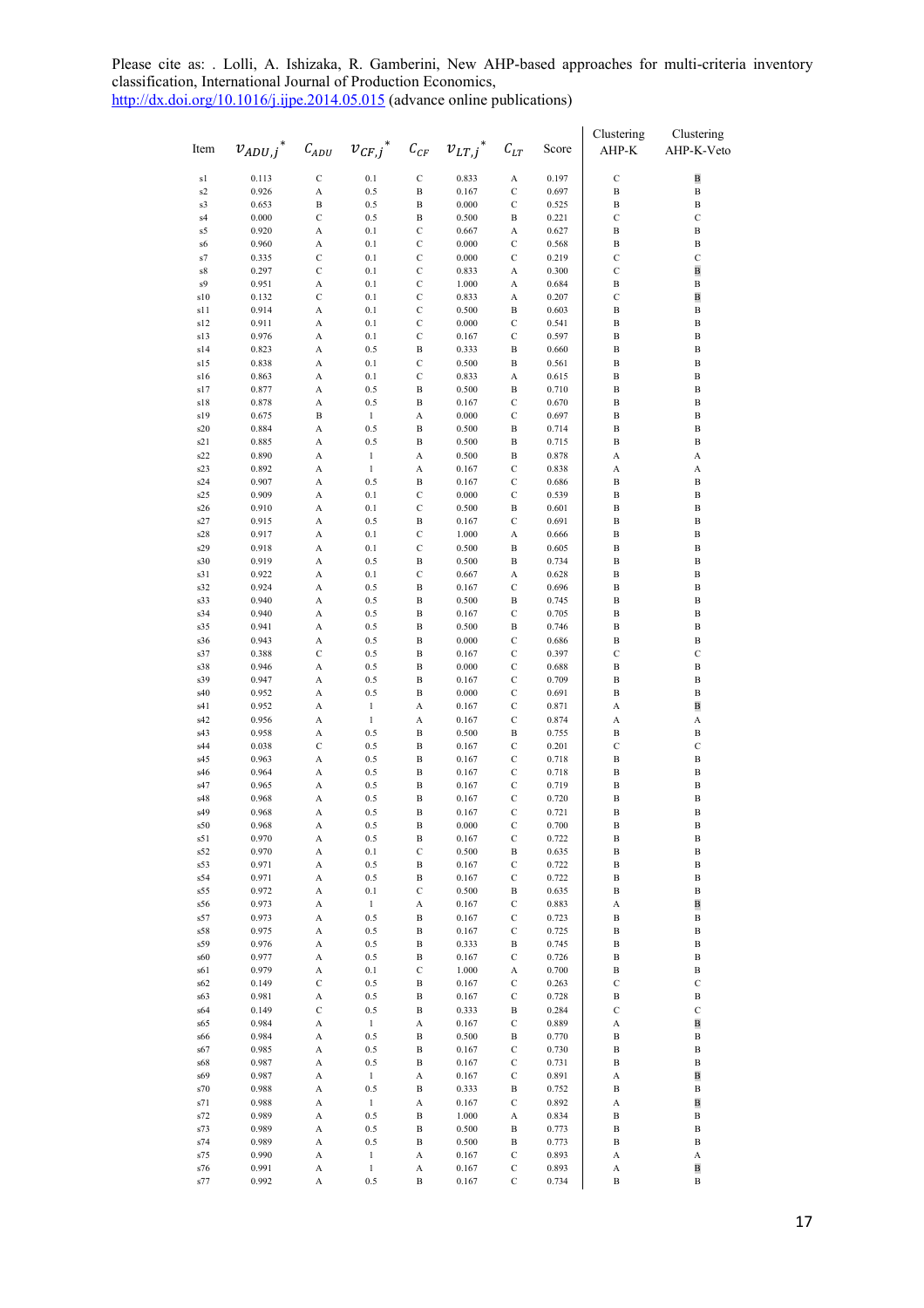| s78 | 0.993 | A            | 0.5 | B              | 0.000 | C            | 0.714 | B            | B            |
|-----|-------|--------------|-----|----------------|-------|--------------|-------|--------------|--------------|
| s79 | 0.993 | A            | 0.1 | $\mathsf{C}$   | 0.167 | C            | 0.606 | B            | B            |
| s80 | 0.994 | $\mathbf{A}$ | 0.5 | B              | 0.167 | $\mathsf{C}$ | 0.735 | B            | B            |
| s81 | 0.994 | A            |     | $\mathbf{A}$   | 0.167 | C            | 0.895 | $\mathbf{A}$ | $\, {\bf B}$ |
| s82 | 0.994 | $\mathbf{A}$ | 0.1 | $\mathsf{C}$   | 0.000 | $\mathsf{C}$ | 0.587 | B            | B            |
| s83 | 0.384 | C            |     | $\mathbf{A}$   | 0.167 | C            | 0.555 | B            | B            |
| s84 | 0.994 | A            | 0.5 | $\mathbf B$    | 0.167 | $\mathsf{C}$ | 0.735 | B            | B            |
| s85 | 0.448 | B            | 0.1 | $\mathsf{C}$   | 0.000 | $\mathsf{C}$ | 0.282 | $\mathsf{C}$ | $\mathsf{C}$ |
| s86 | 0.997 | A            |     | $\mathbf{A}$   | 0.333 | $\, {\bf B}$ | 0.917 | A            | A            |
| s87 | 0.997 | A            | 0.5 | $\mathbf B$    | 0.167 | $\mathsf{C}$ | 0.737 | B            | B            |
| s88 | 0.998 | A            | 0.5 | B              | 0.167 | $\mathsf{C}$ | 0.737 | B            | B            |
| s89 | 0.146 | $\mathsf{C}$ | 0.5 | $\, {\bf B}$   | 0.000 | $\mathsf{C}$ | 0.241 | $\mathsf{C}$ | $\mathsf{C}$ |
| s90 | 0.999 | A            | 0.1 | $\mathsf{C}$   | 0.167 | $\mathsf{C}$ | 0.610 | B            | B            |
| s91 | 0.999 | A            | 0.5 | $\mathbf B$    | 0.667 | A            | 0.799 | A            | A            |
| s92 | 0.136 | $\mathsf{C}$ | 0.5 | $\mathbf B$    | 0.167 | $\mathsf{C}$ | 0.256 | $\mathsf{C}$ | C            |
| s93 | 0.999 | A            | 0.5 | $\, {\bf B}$   | 0.167 | $\mathsf{C}$ | 0.738 | B            | B            |
| s94 | 1.000 | A            | 0.5 | $\, {\bf B}$   | 0.667 | A            | 0.799 | $\mathbf{A}$ | A            |
| s95 | 1.000 | A            |     | $\overline{A}$ | 1.000 | A            | 1.000 | $\mathbf{A}$ | $\mathbf{A}$ |

**Table 2. Items clustered with AHP-K and AHP-K-Veto**.

#### **5.2. Discussion**

 The application of the novel AHP-K-Veto on this real dataset allows highlighting some relevant features of this approach from an operative point of view.

- The K-Means algorithm helps decision-maker to objectively establish the cardinalities of the clusters without requiring any questionable subjective judgment a priori. In this case, the classes A, B and C are respectively composed by 8, 78 and 9 SKUs (respectively 8.4%, 82.1% and 9.5% of 95 SKUs).
- The Veto significantly modifies the AHP-K clustering. In fact, almost 10% of the SKUs are reclassified in the class B.
- The practical implications of the novel approach are promising because it shows its potential without requiring any specific technical knowledge and expertise. The availability of user-friendly software, both for evaluating the pairwise importance of the criteria and for the application of the K-Means algorithm, supports the decisionmakers. The revised compensatory method as the AHP-K-Veto is easily understandable and intuitive. Furthermore, the application of the K-Means algorithm on each single criterion significantly improves the explicit knowledge on the SKUs.

## **6. Comparison of classification methods on the Reid's dataset**

In this section, the AHP-K and AHP-K-Veto methods are applied to the dataset provided by Reid (1987). In particular, the following studies are used for comparison: Flores et al., 1992; Ramanathan, 2006; Ng, 2007; Zhou and Fan, 2007; Hadi-Venchel, 2010; Chen, 2011; Mohammaditabar et al., 2012. Thus, forty-seven items  $(I = 47)$  need to be sorted into three classes ( $N = 3$ ) according to four criteria ( $l = 4$ ):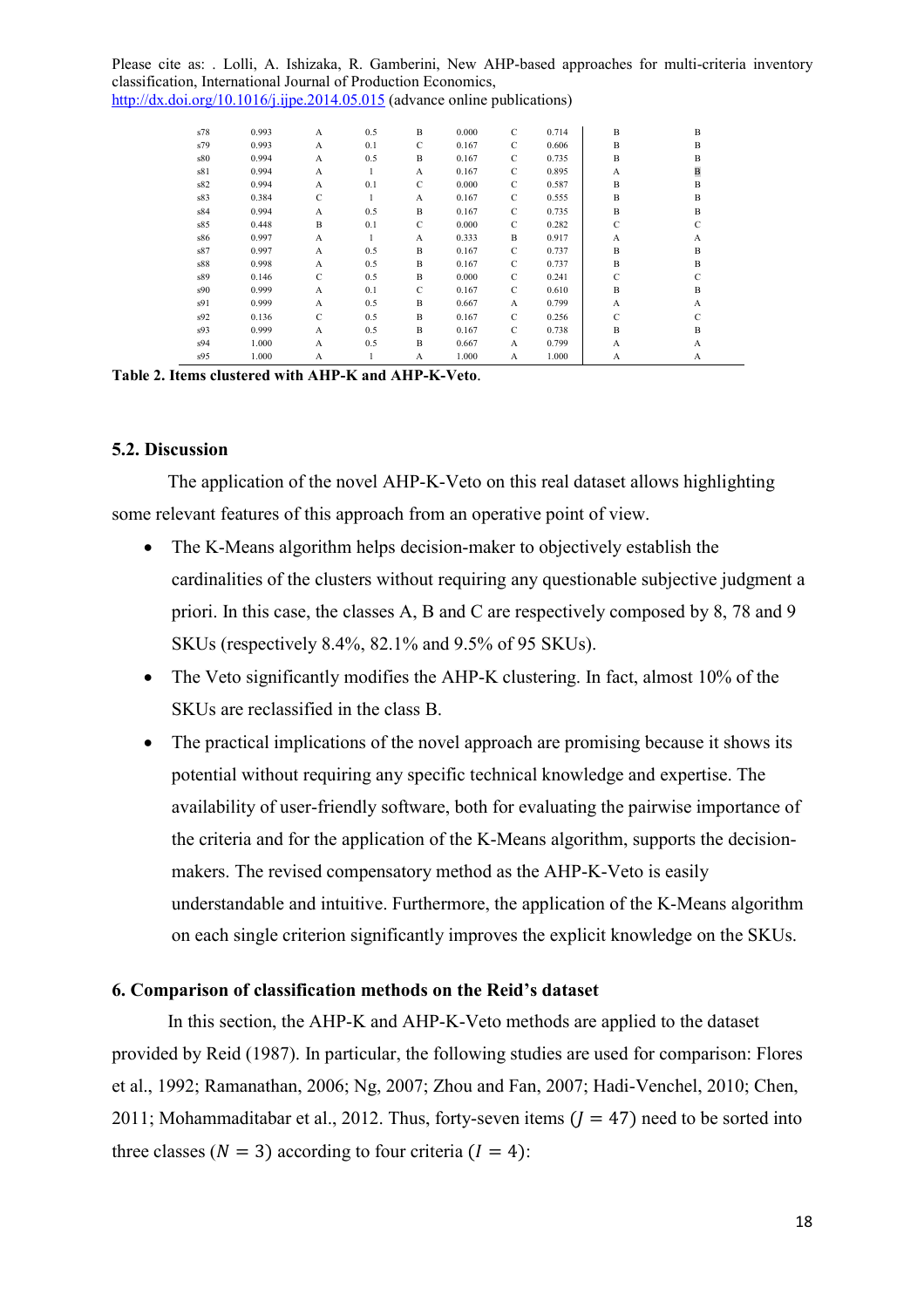- Average Unit Cost (*AUC*),
- Annual Dollar Usage (*ADU*),
- Critical Factor (*CF*),
- Lead Time (*LT*).

For a fair comparison with the AHP-based clustering method proposed by Flores et al. (1992), the weights given to the criteria must be the same ( $w_{AUC} = 0.079$ ,  $w_{ADU} =$ 0.091,  $w_{CF} = 0.420$ ,  $w_{LT} = 0.410$ ), i.e. Step 2 is skipped.

The critical factor is a non-continuous categorical data as in Flores et al. (1992) for a fair comparison (1 for very critical items; 0.50 for moderately critical items; 0.01 for noncritical items). However, it is to be noted that the *CF* has been omitted in Ng (2007), Zhou and Fan (2007), Hadi-Venchel (2010) and Chen (2011), because non-continuous values are not suitable for linear optimisation models. This drawback of the DEA-based approaches is also observed in Section 6.2.

Table 3 reports the classification achieved by applying the AHP-K and the AHP-K-Veto to the Reid's dataset, where the highlighted letters in the last indicate the differences between AHP-K and AHP-K-Veto. Table 4 shows the classification achieved by the other methods on the same dataset.

| Item           | $v_{AUC,j}^*$ | $C_{AUC}$     | $v_{ADU,j}$ <sup>*</sup> $C_{ADU}$ |               | $v_{CF, j}^*$ | $\mathcal{C}_{\mathcal{CF}}$ | $v_{LT, j}^{\vphantom{\ast}}$ | $C_{LT}$      | Score | Clustering    | Clustering                  |
|----------------|---------------|---------------|------------------------------------|---------------|---------------|------------------------------|-------------------------------|---------------|-------|---------------|-----------------------------|
|                |               |               |                                    |               |               |                              |                               |               |       | AHP-K         | AHP-K-Veto                  |
| s1             | 0.219         | $\mathcal{C}$ | 1.000                              | A             | 1.000         | A                            | 0.167                         | $\mathcal{C}$ | 0.597 | B             | B                           |
| s2             | 1.000         | A             | 0.971                              | A             | 1.000         | A                            | 0.667                         | B             | 0.861 | A             |                             |
| s3             | 0.091         | $\mathcal{C}$ | 0.862                              | A             | 1.000         | A                            | 0.500                         | B             | 0.711 | A             | A B<br>B B<br>B             |
| s4             | 0.110         | $\mathcal{C}$ | 0.816                              | A             | 0.010         | $\mathcal{C}$                | 0.000                         | $\mathcal{C}$ | 0.083 | $\mathbf C$   |                             |
| s5             | 0.258         | $\mathcal{C}$ | 0.594                              | B             | 0.500         | $\mathbf B$                  | 0.333                         | B             | 0.419 | B             |                             |
| s6             | 0.127         | $\mathbf C$   | 0.501                              | $\, {\bf B}$  | 0.500         | $\, {\bf B}$                 | 0.333                         | $\mathbf B$   | 0.400 | $\mathbf B$   | $\mathbf B$                 |
| s7             | 0.113         | $\mathcal{C}$ | 0.481                              | B             | 0.500         | $\mathbf B$                  | 0.333                         | B             | 0.397 | $\, {\bf B}$  | $\, {\bf B}$                |
| s8             | 0.243         | C             | 0.450                              | B             | 0.010         | $\mathcal{C}$                | 0.500                         | B             | 0.265 | $\mathcal{C}$ |                             |
| s <sub>9</sub> | 0.333         | C             | 0.412                              | B             | 1.000         | A                            | 0.833                         | A             | 0.825 | A             | $\frac{C}{B}$               |
| s10            | 0.758         | $\, {\bf B}$  | 0.410                              | B             | 0.500         | B                            | 0.500                         | B             | 0.510 | B             |                             |
| s11            | 0.000         | $\mathcal{C}$ | 0.181                              | $\mathbf C$   | 1.000         | A                            | 0.167                         | $\mathcal{C}$ | 0.505 | B             | $\, {\bf B}$                |
| s12            | 0.077         | С             | 0.175                              | $\mathbf C$   | 0.500         | B                            | 0.667                         | B             | 0.503 | B             | $\frac{\text{B}}{\text{B}}$ |
| s13            | 0.397         | $\mathcal{C}$ | 0.174                              | $\mathcal{C}$ | 1.000         | A                            | 1.000                         | A             | 0.877 | A             |                             |
| s14            | 0.514         | $\, {\bf B}$  | 0.148                              | $\mathcal{C}$ | 0.500         | $\mathbf B$                  | 0.667                         | B             | 0.535 | B             | $\overline{\mathbf{B}}$     |
| s15            | 0.323         | $\mathbf C$   | 0.143                              | $\mathcal{C}$ | 1.000         | A                            | 0.333                         | B             | 0.595 | B             | $\, {\bf B}$                |
| s16            | 0.195         | $\mathcal{C}$ | 0.135                              | $\mathcal{C}$ | 0.500         | B                            | 0.333                         | B             | 0.372 | B             | $\, {\bf B}$                |
| s17            | 0.047         | $\mathcal{C}$ | 0.117                              | $\mathcal{C}$ | 0.500         | $\mathbf B$                  | 0.500                         | B             | 0.427 | $\mathbf B$   | $\, {\bf B}$                |
| s18            | 0.217         | $\mathcal{C}$ | 0.098                              | $\mathcal{C}$ | 0.500         | $\mathbf B$                  | 0.833                         | A             | 0.575 | B             | $\, {\bf B}$                |
| s19            | 0.207         | $\mathbf C$   | 0.094                              | $\mathcal{C}$ | 0.500         | B                            | 0.667                         | B             | 0.506 | B             | $\, {\bf B}$                |
| s20            | 0.260         | $\mathbf C$   | 0.076                              | $\mathcal{C}$ | 0.500         | B                            | 0.500                         | B             | 0.440 | B             | $\, {\bf B}$                |
| s21            | 0.094         | $\mathbf C$   | 0.075                              | $\mathcal{C}$ | 1.000         | A                            | 0.500                         | B             | 0.639 | $\mathbf B$   | $\, {\bf B}$                |
| s22            | 0.292         | $\mathcal{C}$ | 0.074                              | $\mathcal{C}$ | 0.500         | $\mathbf B$                  | 0.500                         | B             | 0.442 | B             | $\, {\bf B}$                |
| s23            | 0.397         | $\mathbf C$   | 0.070                              | $\mathcal{C}$ | 1.000         | A                            | 0.500                         | B             | 0.662 | A             | $\overline{\mathbf{B}}$     |
| s24            | 0.137         | $\mathbf C$   | 0.064                              | $\mathcal{C}$ | 1.000         | A                            | 0.333                         | B             | 0.573 | B             | $\overline{B}$              |
| s25            | 0.156         | $\mathcal{C}$ | 0.059                              | $\mathcal{C}$ | 0.010         | $\mathcal{C}$                | 0.000                         | $\mathcal{C}$ | 0.018 | $\mathcal{C}$ | $\mathbf C$                 |
| s26            | 0.140         | $\mathcal{C}$ | 0.054                              | $\mathcal{C}$ | 0.010         | $\mathcal{C}$                | 0.333                         | B             | 0.153 | $\mathcal{C}$ | $\mathbf C$                 |
| s27            | 0.385         | $\mathcal{C}$ | 0.053                              | $\mathcal{C}$ | 0.010         | $\mathcal{C}$                | 0.000                         | $\mathcal{C}$ | 0.035 | $\mathcal{C}$ | $\mathbf C$                 |
| s28            | 0.358         | $\mathcal{C}$ | 0.050                              | $\mathcal{C}$ | 0.010         | $\mathcal{C}$                | 0.833                         | A             | 0.374 | B             | $\, {\bf B}$                |
| s29            | 0.631         | B             | 0.042                              | $\mathcal{C}$ | 0.010         | $\mathcal{C}$                | 1.000                         | A             | 0.463 | B             | $\, {\bf B}$                |
| s30            | 0.248         | С             | 0.034                              | $\mathbf C$   | 0.010         | $\mathcal{C}$                | 0.000                         | $\mathcal{C}$ | 0.023 | $\mathcal{C}$ | $\mathbf C$                 |
| s31            | 0.326         | $\mathcal{C}$ | 0.033                              | C             | 0.500         | B                            | 0.667                         | $\bf{B}$      | 0.510 | $\, {\bf B}$  | $\, {\bf B}$                |
| s32            | 0.234         | $\mathcal{C}$ | 0.032                              | $\mathcal{C}$ | 1.000         | A                            | 0.167                         | $\mathcal{C}$ | 0.509 | $\mathbf B$   | $\overline{B}$              |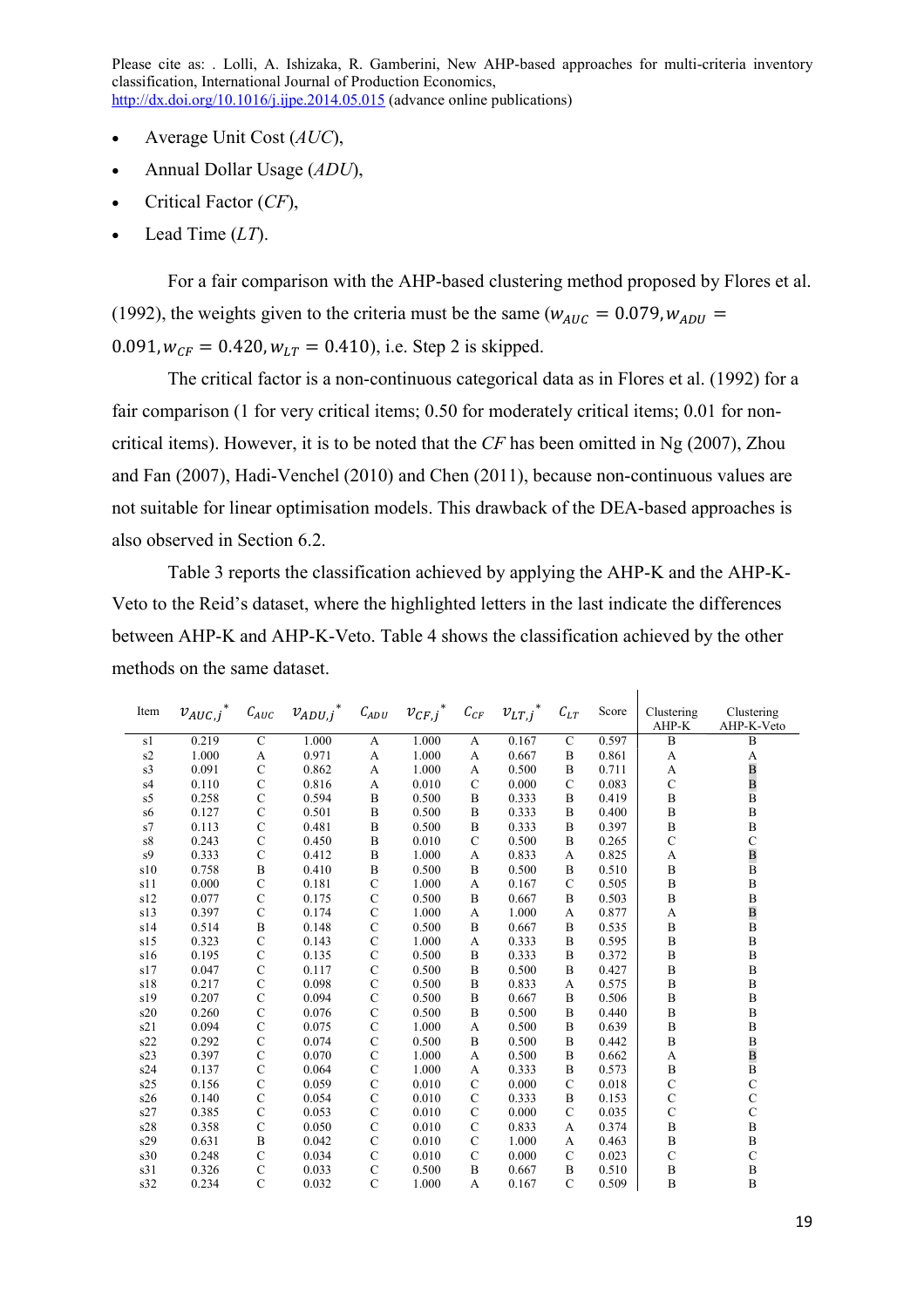Please cite as: . Lolli, A. Ishizaka, R. Gamberini, New AHP-based approaches for multi-criteria inventory classification, International Journal of Production Economics,

http://dx.doi.org/10.1016/j.ijpe.2014.05.015 (advance online publications)

| s33 | 0.217 | C | 0.030 | C | 0.010 | C | 0.667 | B | 0.293 | C |   |
|-----|-------|---|-------|---|-------|---|-------|---|-------|---|---|
| s34 | 0.010 | C | 0.028 | C | 0.010 | С | 1.000 | A | 0.413 | B | B |
| s35 | 0.271 | C | 0.027 | C | 0.010 | C | 0.333 | B | 0.160 | C |   |
| s36 | 0.174 | C | 0.024 | C | 1.000 | A | 0.333 | B | 0.572 | B | B |
| s37 | 0.121 | С | 0.021 | C | 0.010 | C | 0.667 | B | 0.285 | C |   |
| s38 | 0.304 | C | 0.019 | C | 0.500 | B | 0.333 | B | 0.370 | B | B |
| s39 | 0.266 | C | 0.016 | C | 0.010 | C | 0.667 | B | 0.296 | C |   |
| s40 | 0.227 | C | 0.013 | C | 0.010 | C | 0.833 | A | 0.361 | B | B |
| s41 | 0.072 | C | 0.009 | C | 0.010 | C | 0.167 | C | 0.075 | C |   |
| s42 | 0.159 | C | 0.009 | C | 0.010 | C | 0.167 | C | 0.082 | C |   |
| s43 | 0.121 | C | 0.006 | C | 0.010 | C | 0.667 | B | 0.283 | C |   |
| s44 | 0.211 | C | 0.004 | C | 0.010 | С | 0.333 | B | 0.154 | C |   |
| s45 | 0.143 | C | 0.002 | C | 0.010 | C | 1.000 | A | 0.421 | B | B |
| s46 | 0.116 | C | 0.001 | C | 0.010 | C | 0.333 | B | 0.146 | C |   |
| s47 | 0.016 | C | 0.000 | C | 0.010 | С | 0.667 | B | 0.275 | C |   |

**Table 3. Data source from Reid (1987) and items clustered with AHP-K and AHP-K-Veto**.

| Item           | Flores et<br>al. (1992) | Ramanthan<br>(2006)   | Ng<br>(2007)   | Zhou and Fan<br>(2007) | Hadi-Venchel<br>(2010) | Chen<br>(2011)   | Mohammaditabar<br>et al. (2012) | AHP-K          | AHP-K-Veto       |
|----------------|-------------------------|-----------------------|----------------|------------------------|------------------------|------------------|---------------------------------|----------------|------------------|
| s1             | A                       | $\, {\bf B}$          | A              | A                      | $\mathbf{A}$           | A                | A                               | $\, {\bf B}$   | $\mathbf B$      |
| s2             | $\mathbf{A}$            | $\mathbf C$           | A              | $\mathbf{A}$           | A                      | A                | A                               | A              | $\mathbf{A}$     |
| s3             | A                       | $\mathbf C$           | A              | A                      | A                      | A                | A                               | A              | $\overline{B}$   |
| s4             | $\mathcal{C}$           | A                     | A              | $\mathbf C$            | A                      | B                | A                               | $\mathsf{C}$   | $\boldsymbol{B}$ |
| s <sub>5</sub> | $\mathbf B$             | $\mathcal{C}$         | $\mathbf{A}$   | B                      | A                      | $\boldsymbol{B}$ | A                               | B              | $\, {\bf B}$     |
| s6             | $\mathcal{C}$           | $\overline{C}$        | A              | $\mathcal{C}$          | B                      | B                | A                               | B              | $\, {\bf B}$     |
| s7             | $\mathbf C$             | $\mathbf C$           | $\, {\bf B}$   | $\mathbf C$            | $\, {\bf B}$           | $\, {\bf B}$     | A                               | $\, {\bf B}$   | $\, {\bf B}$     |
| s8             | $\mathcal{C}$           | $\mathbf C$           | $\, {\bf B}$   | $\, {\bf B}$           | $\, {\bf B}$           | $\, {\bf B}$     | A                               | $\mathbf C$    | $\mathbf C$      |
| s <sub>9</sub> | A                       | $\mathbf C$           | A              | A                      | A                      | А                | A                               | A              | $\, {\bf B}$     |
| s10            | $\mathbf B$             | $\overline{C}$        | A              | A                      | A                      | A                | A                               | $\mathbf B$    | $\, {\bf B}$     |
| s11            | B                       | $\overline{C}$        | $\mathcal{C}$  | $\mathbf C$            | $\overline{C}$         | $\mathcal{C}$    | A                               | B              | $\, {\bf B}$     |
| s12            | $\, {\bf B}$            | $\mathbf C$           | B              | $\, {\bf B}$           | $\, {\bf B}$           | B                | $\, {\bf B}$                    | B              | $\, {\bf B}$     |
| s13            | A                       | $\mathbf C$           | A              | A                      | A                      | A                | $\, {\bf B}$                    | A              | $\, {\bf B}$     |
| s14            | $\, {\bf B}$            | A                     | $\, {\bf B}$   | A                      | A                      | $\mathbf B$      | $\overline{B}$                  | $\mathbf B$    | $\, {\bf B}$     |
| s15            | A                       | A                     | $\mathcal{C}$  | $\mathbf C$            | $\mathbf C$            | $\mathbf C$      | $\mathbf B$                     | $\, {\bf B}$   | $\, {\bf B}$     |
| s16            | $\mathbf C$             | $\boldsymbol{\rm{A}}$ | $\mathbf C$    | $\mathbf C$            | $\mathbf C$            | $\mathbf C$      | $\, {\bf B}$                    | $\, {\bf B}$   | $\, {\bf B}$     |
| s17            | $\, {\bf B}$            | B                     | $\mathcal{C}$  | $\mathcal{C}$          | $\mathbf C$            | $\mathbf C$      | $\, {\bf B}$                    | $\, {\bf B}$   | $\, {\bf B}$     |
| s18            | A                       | A                     | $\overline{B}$ | A                      | $\mathbf B$            | $\boldsymbol{B}$ | $\overline{B}$                  | $\, {\bf B}$   | $\, {\bf B}$     |
| s19            | $\mathbf B$             | A                     | $\mathbf B$    | $\, {\bf B}$           | $\, {\bf B}$           | $\boldsymbol{B}$ | $\, {\bf B}$                    | B              | $\, {\bf B}$     |
| s20            | $\, {\bf B}$            | $\, {\bf B}$          | $\mathcal{C}$  | $\, {\bf B}$           | $\overline{C}$         | $\mathbf C$      | $\overline{B}$                  | $\, {\bf B}$   | $\, {\bf B}$     |
| s21            | A                       | $\boldsymbol{B}$      | $\mathbf C$    | $\mathbf C$            | $\mathbf C$            | $\mathbf C$      | $\, {\bf B}$                    | $\mathbf B$    | $\, {\bf B}$     |
| s22            | $\mathbf B$             | $\boldsymbol{B}$      | $\mathcal{C}$  | $\, {\bf B}$           | $\mathbf C$            | $\mathbf C$      | $\overline{B}$                  | $\, {\bf B}$   | $\, {\bf B}$     |
| s23            | A                       | $\, {\bf B}$          | $\, {\bf B}$   | $\, {\bf B}$           | $\, {\bf B}$           | $\mathbf C$      | $\overline{B}$                  | A              | $\, {\bf B}$     |
| s24            | A                       | $\overline{C}$        | $\mathcal{C}$  | $\mathbf C$            | $\mathbf C$            | $\mathbf C$      | $\overline{B}$                  | $\, {\bf B}$   | $\, {\bf B}$     |
| s25            | $\mathbf C$             | $\mathbf C$           | $\mathbf C$    | $\mathbf C$            | $\mathbf C$            | $\mathbf C$      | $\mathbf C$                     | $\mathbf C$    | $\mathbf C$      |
| s26            | $\mathcal{C}$           | $\mathbf C$           | $\mathcal{C}$  | $\mathbf C$            | $\mathbf C$            | $\mathbf C$      | $\mathbf C$                     | $\mathbf C$    | $\mathbf C$      |
| s27            | $\mathbf C$             | B                     | $\mathcal{C}$  | $\mathbf C$            | $\mathbf C$            | $\mathcal{C}$    | $\mathbf C$                     | $\mathbf C$    | $\mathbf C$      |
| s28            | $\mathcal{C}$           | A                     | B              | A                      | $\mathbf B$            | A                | $\mathbf C$                     | $\, {\bf B}$   | $\, {\bf B}$     |
| s29            | B                       | A                     | A              | A                      | A                      | A                | $\mathbf C$                     | $\, {\bf B}$   | $\, {\bf B}$     |
| s30            | $\mathcal{C}$           | $\mathbf C$           | $\mathcal{C}$  | $\mathcal{C}$          | $\mathbf C$            | $\mathbf C$      | $\mathbf C$                     | $\mathbf C$    | C                |
| s31            | $\mathbf B$             | $\, {\bf B}$          | $\mathbf B$    | $\, {\bf B}$           | $\mathbf B$            | $\, {\bf B}$     | $\, {\bf B}$                    | $\mathbf B$    | $\, {\bf B}$     |
| s32            | $\mathbf B$             | $\mathbf C$           | $\mathcal{C}$  | $\mathcal{C}$          | $\mathbf C$            | $\mathcal{C}$    | $\overline{B}$                  | B              | $\boldsymbol{B}$ |
| s33            | $\mathcal{C}$           | $\overline{B}$        | $\, {\bf B}$   | B                      | $\, {\bf B}$           | $\overline{B}$   | $\mathbf C$                     | $\mathcal{C}$  | $\overline{C}$   |
| s34            | $\mathbf C$             | A                     | $\, {\bf B}$   | $\, {\bf B}$           | $\, {\bf B}$           | A                | $\mathbf C$                     | $\, {\bf B}$   | $\, {\bf B}$     |
| s35            | $\mathbf C$             | $\mathbf C$           | $\mathcal{C}$  | $\mathcal{C}$          | $\mathbf C$            | $\mathbf C$      | $\mathbf C$                     | $\mathbf C$    | $\mathbf C$      |
| s36            | $\, {\bf B}$            | $\mathbf C$           | $\mathcal{C}$  | $\mathcal{C}$          | $\mathbf C$            | $\mathcal{C}$    | $\mathbf B$                     | $\mathbf B$    | $\, {\bf B}$     |
| s37            | $\mathbf C$             | $\, {\bf B}$          | $\mathcal{C}$  | B                      | $\mathbf C$            | $\boldsymbol{B}$ | $\mathbf C$                     | $\mathbf C$    | $\mathbf C$      |
| s38            | $\mathcal{C}$           | $\mathsf{C}$          | $\mathcal{C}$  | $\mathcal{C}$          | $\mathbf C$            | $\mathcal{C}$    | $\, {\bf B}$                    | B              | $\, {\bf B}$     |
| s39            | $\mathbf C$             | $\, {\bf B}$          | $\, {\bf B}$   | $\, {\bf B}$           | $\, {\bf B}$           | $\boldsymbol{B}$ | $\mathbf C$                     | $\mathbf C$    | $\mathbf C$      |
| s40            | $\mathbf C$             | $\boldsymbol{B}$      | $\mathbf B$    | $\, {\bf B}$           | $\, {\bf B}$           | $\boldsymbol{B}$ | $\mathbf C$                     | $\, {\bf B}$   | $\, {\bf B}$     |
| s41            | $\mathbf C$             | $\mathbf C$           | $\mathcal{C}$  | $\mathbf C$            | $\mathbf C$            | $\mathbf C$      | $\mathbf C$                     | $\mathbf C$    | $\mathbf C$      |
| s42            | $\mathbf C$             | $\mathbf C$           | $\mathcal{C}$  | $\mathbf C$            | $\mathbf C$            | $\mathcal{C}$    | $\mathbf C$                     | $\mathbf C$    | $\mathbf C$      |
| s43            | $\mathbf C$             | $\, {\bf B}$          | $\mathbf C$    | $\mathbf C$            | $\mathbf C$            | $\mathbf C$      | $\mathbf C$                     | $\mathbf C$    | $\mathbf C$      |
| s44            | $\mathbf C$             | $\mathbf C$           | $\mathbf C$    | $\mathbf C$            | $\mathbf C$            | $\mathbf C$      | $\mathbf C$                     | $\mathbf C$    | $\mathbf C$      |
| s45            | $\mathbf B$             | A                     | $\overline{B}$ | $\, {\bf B}$           | $\, {\bf B}$           | A                | $\mathbf C$                     | $\, {\bf B}$   | $\, {\bf B}$     |
| s46            | $\mathbf C$             | $\mathbf C$           | $\mathbf C$    | $\mathbf C$            | $\mathbf C$            | $\mathbf C$      | $\mathbf C$                     | $\mathbf C$    | $\mathbf C$      |
| s47            | $\mathcal{C}$           | $\overline{B}$        | $\overline{C}$ | $\mathcal{C}$          | $\overline{C}$         | $\overline{C}$   | $\overline{C}$                  | $\overline{C}$ | $\overline{C}$   |

**Table 4. Classification achieved by other approaches.**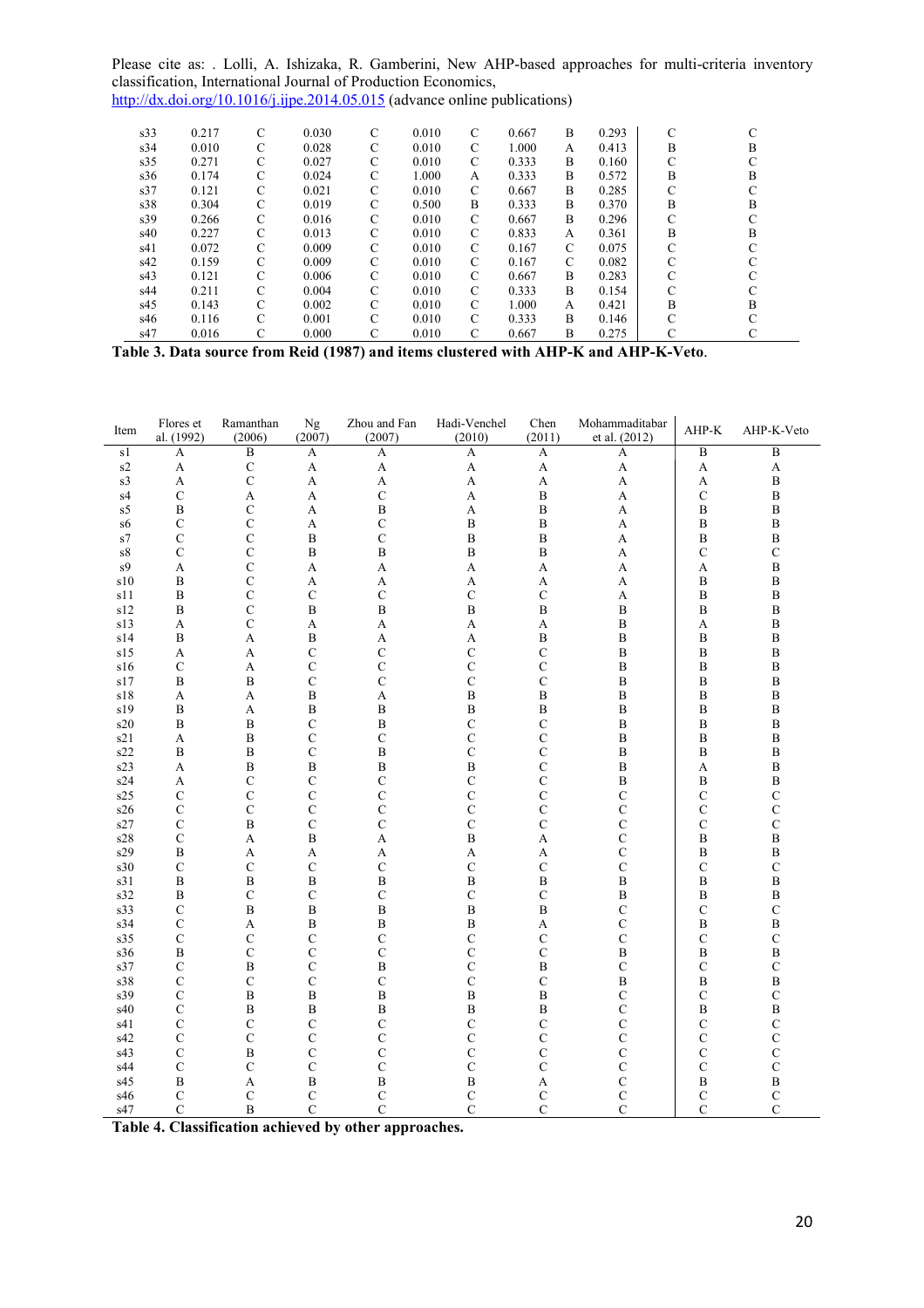Two different techniques are adopted for the purpose of comparative analyses. The first one (to be discussed in Section 6.1) regards the shape of the classes generated by different methods in terms of compactness and separation. A meaningful clustering validity index is applied for this aim. The second one (to be discussed in Section 6.2) focuses on the percentages of SKUs moving from one class to another or being classified in the same class, by changing the classification method.

## **6.1. Clustering validation**

Clustering validation is important in assessing the quality of the obtained solutions (Halkidi et al., 2001). Hence, in our case study, clustering results are tested and compared with the newly proposed  $SV$  index (Žalik and Žalik, 2011). It combines two validity criteria: compactness and separation.

The SV index calculation is reported in Equation (12) as the ratio between  $S_N$  and  $V_N$ :

$$
SV(N) = \frac{S_N}{V_N} \tag{12}
$$

where  $S_N$  is a separation measure, calculated as the sum of pairwise minimal intercluster distances:

$$
S_N = \sum_{n=1}^N \min_{m \in [1, \dots, N], n \neq m} d(\mu_n, \mu_m)
$$
 (13)

and  $V_N$  is a measure of compactness. It is the sum of the largest distances between the items of the cluster and their centroid:

$$
V_N = \sum_{n=1}^N \max_{a_j \in C_n} d(a_j, \mu_n) \tag{14}
$$

A high degree of compactness and separation leads to high values of  $SV(N)$ .

 The cluster validity indexes for AHP-K, AHP-K-Veto and the previously proposed methods are reported in Table 5. AHP-K has the highest cluster validity index of 1.04. This is not surprising, as the method is based on the clustering technique K-mean that is developed to group similar items and optimise the separation between classes. We can also remark that the AHP-based approach has a higher clustering validity index than the other approaches. As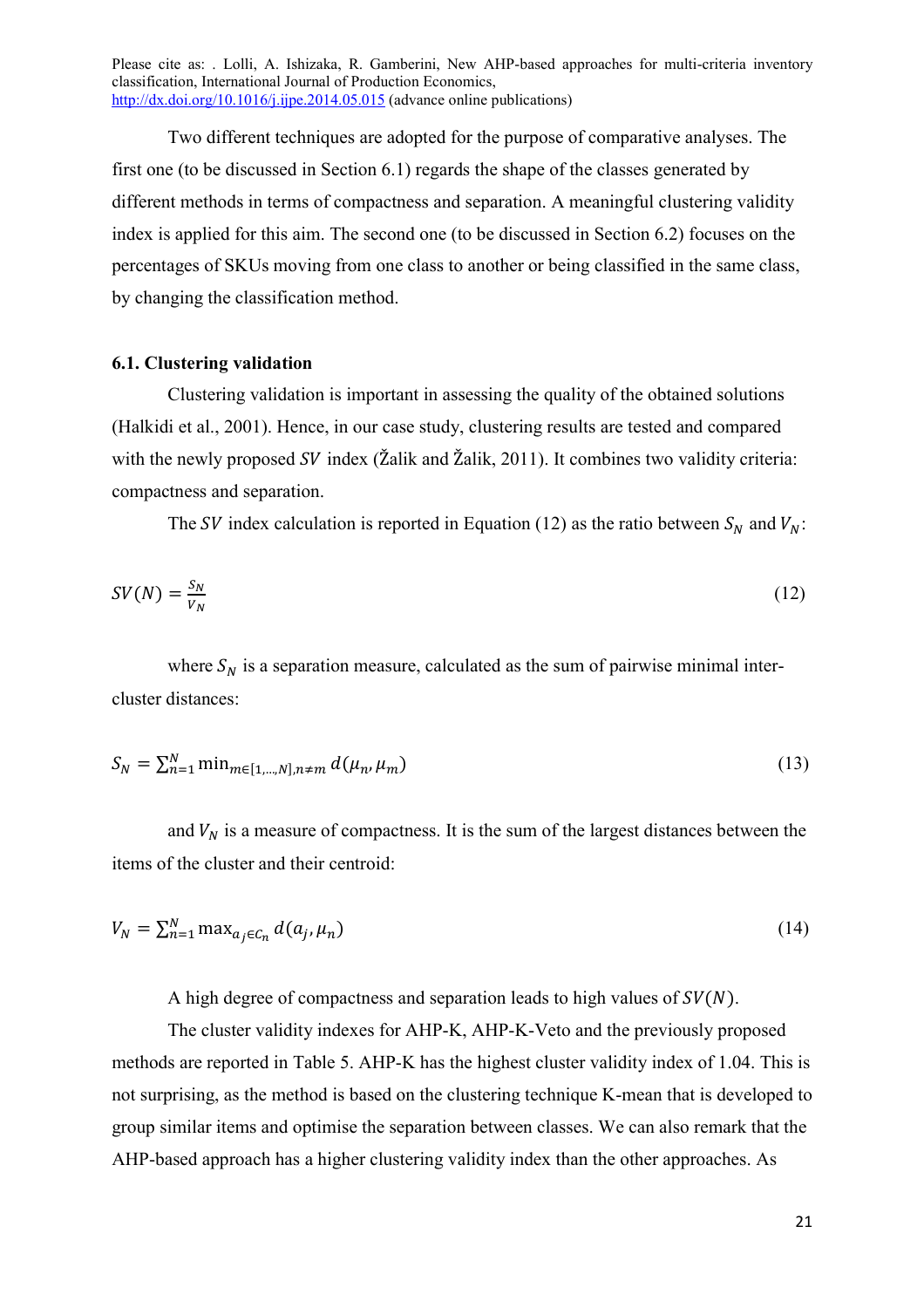predictable, the introduction of the veto option in AHP-K-Veto worsens the clustering validity. In fact, it breaches the objective of the clustering methods, which is to generate compact and well-separated clusters. Nevertheless, it permits the detection of hidden problems whilst ensuring a good final cluster validity score: 0.73, which is comparable with the validity index achieved by Flores et al. (0.72) and beats the results obtained by the DEAbased (Ramanathan, 2006; Ng, 2007; Zhou and Fan, 2007; Hadi-Venchel, 2010; Chen, 2011) and AI-based (Mohammaditabar et al., 2012) approaches.

| Author                       | Method       | $\mathcal{S}V$ |  |  |
|------------------------------|--------------|----------------|--|--|
| Flores et al. (1992)         | AHP-based    | 0.72           |  |  |
| Ramanathan (2006)            | DEA-based    | 0.20           |  |  |
| Ng(2007)                     | DEA-based    | 0.49           |  |  |
| Zhou and Fan $(2007)$        | DEA-based    | 0.48           |  |  |
| Hadi-Venchel (2010)          | DEA-based    | 0.49           |  |  |
| Chen $(2011)$                | DEA-based    | 0.37           |  |  |
| Mohammaditabar et al. (2012) | AI           | 0.42           |  |  |
|                              | $AHP-K$      | 1.04           |  |  |
|                              | $AHP-K-Veto$ | 0.73           |  |  |

**Table 5. The proposed ABC sorting methods and their index validity SV.** 

# **6.2. Comparison among classifications**

 This test investigates how AHP-K generates different classes in comparison with the aforementioned methods. In particular, given Table 4, the Table 6 reports the percentages of items reclassified by the AHP-K (e.g. " $A \rightarrow B$ " indicates the percentage of items A-classified by one of the methods in the first column from the left-hand that are B-classified by the AHP-K), as well as classified in the same classes (e.g. " $A \rightarrow A$ ").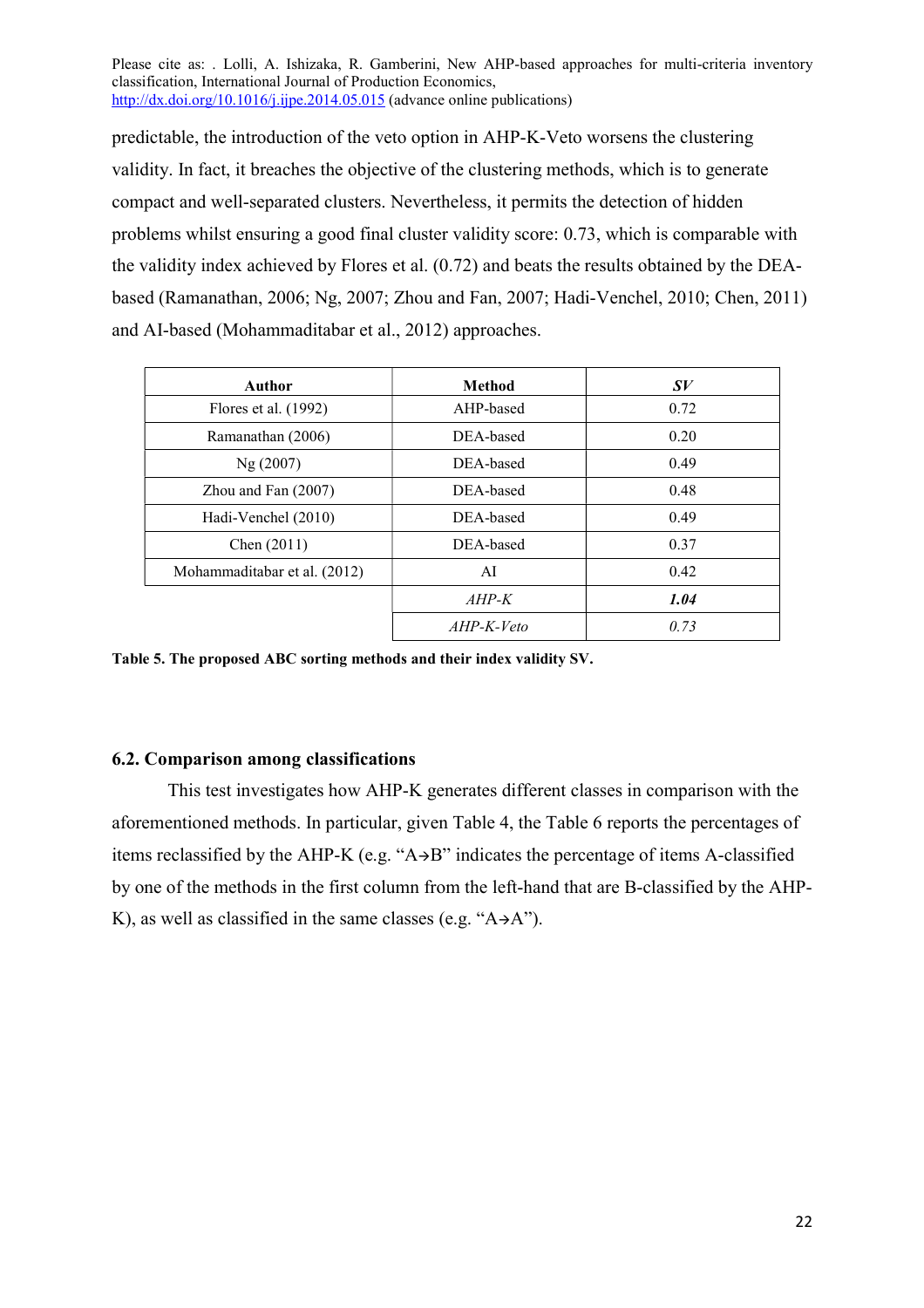| <b>Author</b>                   | $A \rightarrow A$<br>$[\%]$ | $B\rightarrow B$<br>$[\%]$ | $C \rightarrow C$<br>$[\%]$ | <b>Total</b><br>same<br>class | $A \rightarrow B$<br>$[\%]$ | $B\rightarrow A$<br>$[\%]$ | $A \rightarrow C$<br>$[\%]$ | $C \rightarrow A$<br>$[\%]$ | $B \rightarrow C$<br>$[\%]$ | $C \rightarrow B$<br>$[\%]$ | <b>Total</b><br>change |
|---------------------------------|-----------------------------|----------------------------|-----------------------------|-------------------------------|-----------------------------|----------------------------|-----------------------------|-----------------------------|-----------------------------|-----------------------------|------------------------|
| Flores et al.<br>(1992)         | 10.6                        | 29.8                       | 34.0                        | 74.4                          | 10.6                        | 0.0                        | 0.0                         | 0.0                         | 0.0                         | 14.9                        | 25.5                   |
| Ramanathan<br>(2006)            | 0.0                         | 14.9                       | 19.1                        | 34                            | 19.1                        | 2.1                        | 2.1                         | 8.5                         | 12.8                        | 21.3                        | 65.9                   |
| Ng(2007)                        | 8.5                         | 21.3                       | 25.5                        | 55.3                          | 10.6                        | 2.1                        | 2.1                         | 0.0                         | 6.4                         | 23.4                        | 44.6                   |
| Zhou and Fan<br>(2007)          | 8.5                         | 19.1                       | 25.5                        | 53.1                          | 12.8                        | 2.1                        | 0.0                         | 0.0                         | 8.5                         | 23.4                        | 46.8                   |
| Hadi-Venchel<br>(2010)          | 8.5                         | 21.3                       | 25.5                        | 55.3                          | 10.6                        | 2.1                        | 2.1                         | 0.0                         | 6.4                         | 23.4                        | 44.6                   |
| Chen $(2011)$                   | 8.5                         | 19.1                       | 23.4                        | 51                            | 12.8                        | 0.0                        | 0.0                         | 2.1                         | 10.6                        | 23.4                        | 48.9                   |
| Mohammaditabar<br>et al. (2012) | 6.4                         | 31.9                       | 29.8                        | 68.1                          | 12.8                        | 4.3                        | 4.3                         | 0.0                         | 0.0                         | 10.6                        | 32                     |

**Table 6. Percentage of changes between AHP-K and the previous classification methods.** 

 As predictable, the classification of Flores et al. (1992) is the most similar to the AHP-K as they are both AHP-based. However, the application of the K-Means algorithm leads to reclassify 25.5% of the border items. Whenever constraints on the cardinalities of the classes are not necessary, as it is likely in real industrial situations, the AHP-K and AHP-K-Veto reach more rational partitions. However, it is to remark that the addition of a veto worsens the clustering validity (section 6.1) but also permits to bring out any discrepancies between local and global classifications (section 4.4).

 The classification of Mohammaditabar et al. (2012) leads to the second highest percentage of items classified into the same classes as AHP-K (68.1%). In Mohammaditabar et al. (2012), Flores et al. (1992), AHP-K and AHP-K-Veto, the criteria weights are given endogenously. In fact, in our opinion, this approach models well the real inventory classification because the weights are given to the criteria according to their cost structure. Furthermore, weights do not change among the items as in the DEA approaches. In fact, all the DEA-based methods differ substantially from the other approaches. As they want to avoid any subjectivity on the weights assignments, they propose weight linear optimization models where the weights are endogenously achieved per each item. In particular, Table 6 shows that the classifications proposed in Ramanathan (2006), Ng (2007), Zhou and Fan (2007), Hadi-Venchel (2010) and Chen (2011) do not differ substantially from each other in comparison with that achieved by the AHP-K. However, these approaches may lead to solutions contradicting the cost structure of the items, which in turn should reflect the weights assigned to the criteria in a compensatory perspective, and the final aim of the classification as well. For instance, items 10 is classified A and 11 is assigned to C by Ng (2007), Zhou and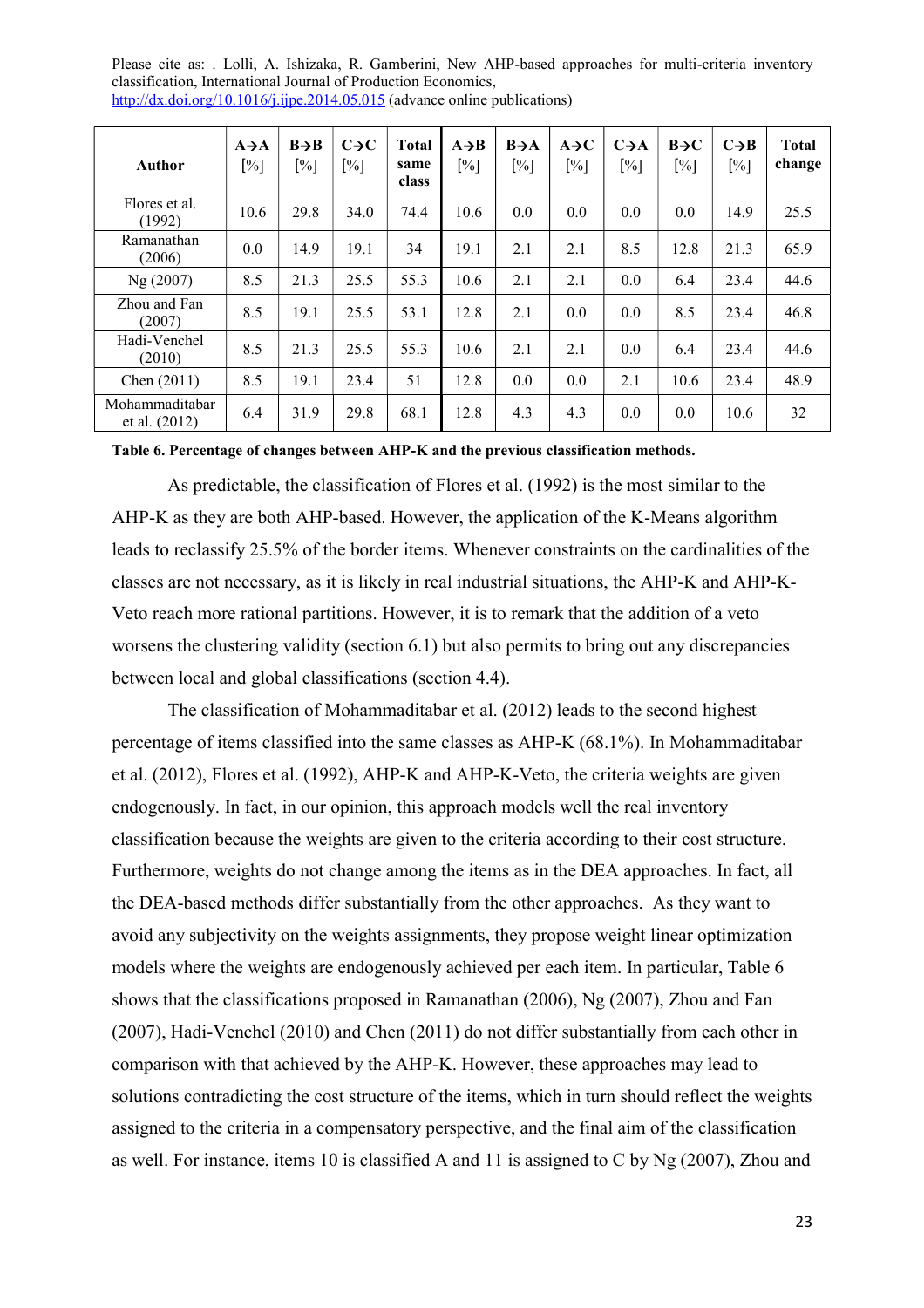Fan (2007), Hadi-Venchel (2010) and Chen (2011), despite their AHP scores being almost equal (0.510 and 0.505). This example illustrates the opposite manners of interpreting the relative importance of the items.

 Another important limitation of Ng (2007), Zhou and Fan (2007), Hadi-Venchel (2010) and Chen (2011) is that non-continuous categorical data cannot be taken into account as critical factor. This implies that the resulting models are less accurate due to this missing information. This loss of information may generate irrational classifications. For example, items 24 and 32 in Table 4 are C-classified by all the DEA-based approaches despite their critical factors being 1. If the aim of the classification is to associate each class to a target cycle service level, as in the presented case study (Section 5), the lowest value of the service level would be irrationality associated to very critical items despite the fact that the weight for the critical factor ( $w_{cf} = 0.420$ ) is the highest one.

# **7. Conclusions**

When the number of inventory items is large, their internal management (e.g., supply, handling and storage) becomes difficult. Therefore, to achieve effective management, their grouping for simplifying the process is often necessary. The management becomes efficient if items in the same group have the same characteristics. It is therefore clear that the traditional ABC analysis, based only on the criterion usage value, may be effective but not necessarily efficient. Indeed, the whole criticality of an item can only be captured with Multi-Criteria Inventory Control (MCIC) approaches.

 In this paper, two new hybrid MCIC methods, based on the K-Means algorithm and AHP have been proposed: AHP-K and AHP-K-Veto. AHP-K uses the K-means algorithm on the global priorities of AHP. In comparison with previously proposed MCICs based only on AHP, DEA or AI, the clustering validity index of AHP-K has a higher value of intra-cluster compactness and inter-clusters separation on the benchmarking dataset of Reid (1987). These superior performances are justified because previous methods set a priori the cardinalities of each final class  $(A, B \text{ and } C)$  in respect of the decision maker's subjectivity. AHP-K generates a posteriori classes through the K-Means algorithm, which groups the items by similarities and generates compact and well-separated clusters and therefore, the inventory management of similar items is more efficient. The disadvantage of AHP is its complete aggregation, where a bad score on a single criterion can be completely masked. In order to avoid hidden problems, we have extended the method into AHP-K-Veto. A veto system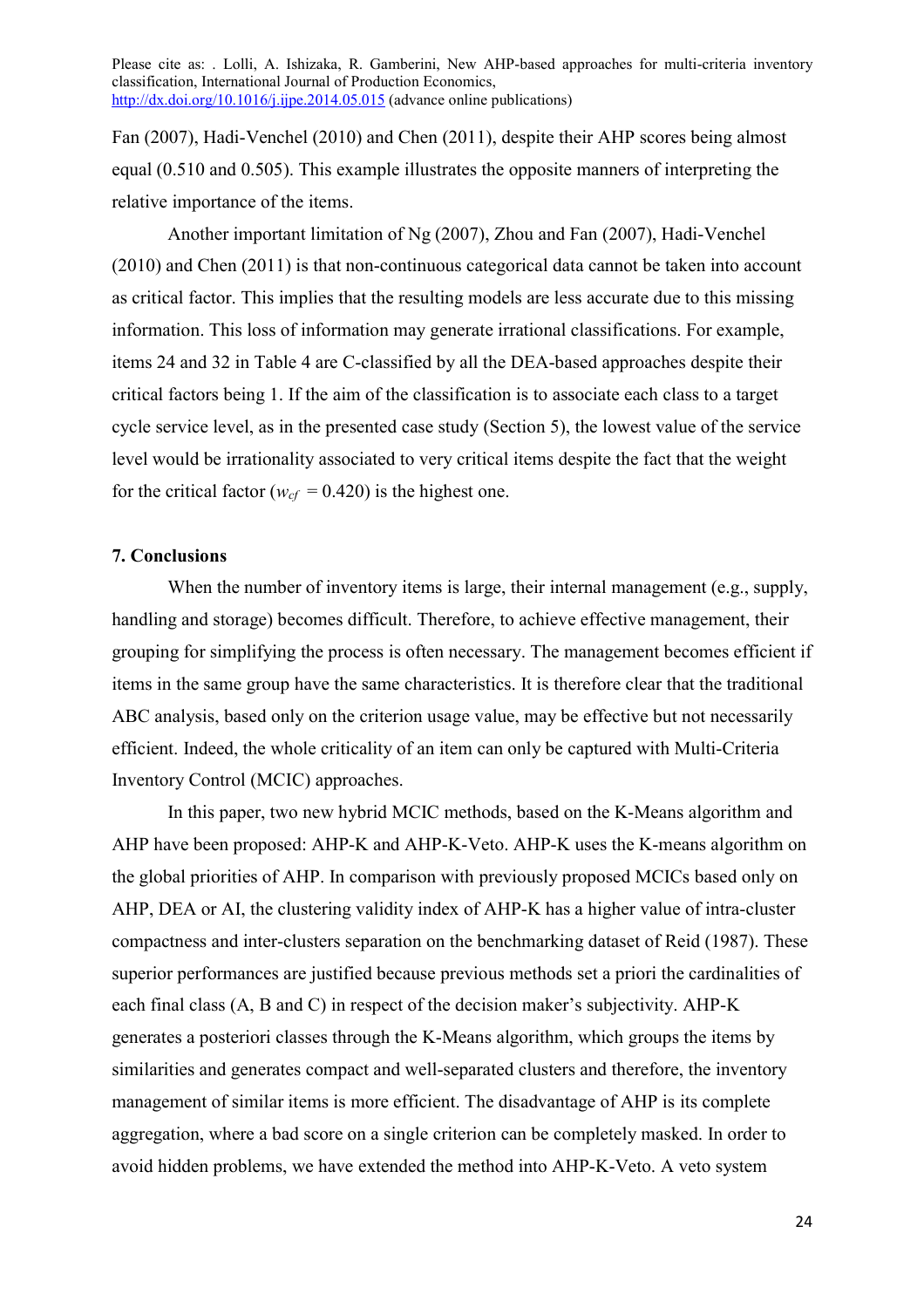prevents an item evaluated as high/bad on at least one criterion to be top/bottom ranked in the global aggregation. The drawback of the veto system is that it worsens the clustering validity index because it contradicts the objective of the clustering methods. It is therefore important to choose a veto with caution and not to abuse of it.

 This paper has presented hybrid methods including AHP and K-means. They merge the strengths of a multi-criteria and a clustering technique. One stand-alone off-the-shelf method has limitations due to its inherent assumptions and therefore, is inadequate to provide an effective and realistic analysis. To overcome the limitations of single methods, we expect in future an expansion of hybrid methods in several fields.

# **ACKNOWLEDGEMENTS**

We wish to thank Kimberley Parry and Sajid Siraj for the proofreading.

# **References**

- Almeida-Dias, J., Figueira, J., Roy, B., 2010. ELECTRE TRI-C: A multiple criteria sorting method based on characteristic. European Journal of Operational Research 204(3), 565- 580.
- Angulo-Meza, L., Lins, M. P. E., 2002. Review of methods for increasing discrimination in data envelopment analysis. Annals of Operations Research 116(1-4), 225-242.
- Araz, C., Ozkarahan, I., 2007. Supplier evaluation and management system for strategic sourcing based on a new multi-criteria sorting procedure. International Journal of Production Economics 106(2), 585-606.
- Bottani, E., Rizzi, A., 2008. An adapted multi-criteria approach to suppliers and products selection - An application oriented to lead-time reduction. International Journal of Production Economics 111(2), 763-781.
- Cakir, O., Canbolat, M. S. , 2008. A web-based decision support system for multi-criteria inventory classification using fuzzy AHP methodology. Expert Systems with Applications 35(3), 1367-1378.
- Chen, J. X., 2011. Peer-estimation for multiple criteria ABC inventory classification. Computers & Operations Research 38(12), 1784-1791.
- Chen, Y., Li, K. W., Marc Kilgour, D., Hipel, K. W., 2008. A case-based distance model for multiple criteria ABC analysis. Computers & Operations Research 35(3), 776-796.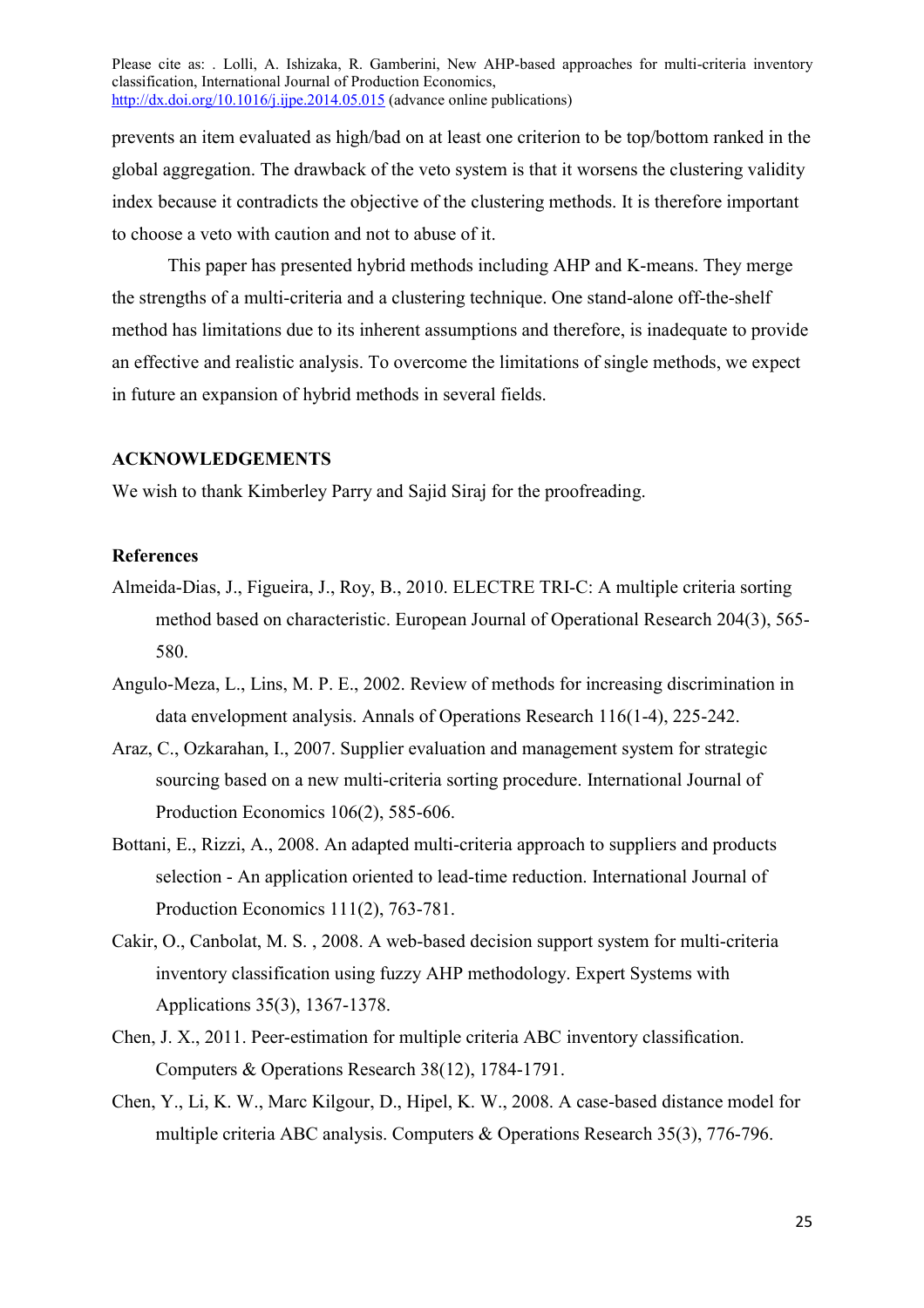- Cohen, M. A., Ernst, R., 1988. Multi-item classification and generic inventory stock control policies. Production and Inventory Management Journal 29(3), 6-8.
- De Smet, Y., Nemery, P., Selvaraj, R., 2012. An exact algorithm for the multi-criteria ordered clustering problem. Omega 40(6), 861-869.
- Dickie, H. F., 1951. ABC inventory analysis shoots for dollars not pennies. Factory Management and Maintenance 109, 92-94.
- Drineas, P., Frieze, A., Kannan, R., Vempala, S., Vinay, V., 1999. Clustering large graphs via the singular value decomposition. Machine Learning 56(1-3), 9-33.
- Ernst, R., Cohen, M. A., 1986. Operations Related Groups (ORGs): a clustering procedure for production/inventory systems. Decision Sciences Working Paper 86-09-04, The Wharton School, University of Pennsylvania.
- Ernst, R., Cohen, M. A., 1990. Operations Related Groups (ORGs): a clustering procedure for production/inventory systems. Journal of Operations Management 9(4), 574-598.
- Flores, B. E., Whybark, D. C., 1986. Multiple criteria ABC analysis. International Journal of Operations and production Management 6(3), 38-46.
- Flores, B. E., Whybark, D. C., 1987. Implementing multiple criteria ABC analysis. Journal of Operations Management 7(1-2), 79-85.
- Flores, B. E., Olson, D. L., Dorai, V. K., 1992. Management of multi-criteria inventory classification. Mathematical and Computer modelling 16(12), 71-82.
- Ghiani, G., Laporte, G., Musmanno, R., 2004. Introduction to logistics systems planning and control. New York: John Wiley and Sons.
- Guvenir, H. A., Erel, E., 1998. Multi-criteria inventory classification using a genetic algorithm. European Journal of Operational Research 105(1), 29-37.
- Hadi-Vencheh, A., 2010. An improvement to multiple criteria ABC inventory classification. European Journal of Operational Research 201(3), 962-965.
- Halkidi, M., Batistakis, Y., Vazirgiannis, M., 2001. On clustering validation techniques. Journal of Intelligent Information Systems 17(2-3), 107-145.
- Huiskonen, J., 2001. Maintenance spare parts logistics: special characteristics and strategic choices. International Journal of Production Economics 71(1-3), 125-133.
- Ishizaka, A., Pearman, C., Nemery, P., 2012. AHPSort: an AHP based method for sorting problems. International Journal of Production Research 50(17), 4767-4784.
- Ishizaka, A., Labib, A., 2011. Review of the main developments in the analytic hierarchy process. Expert systems with applications 38(11), 14336-14345.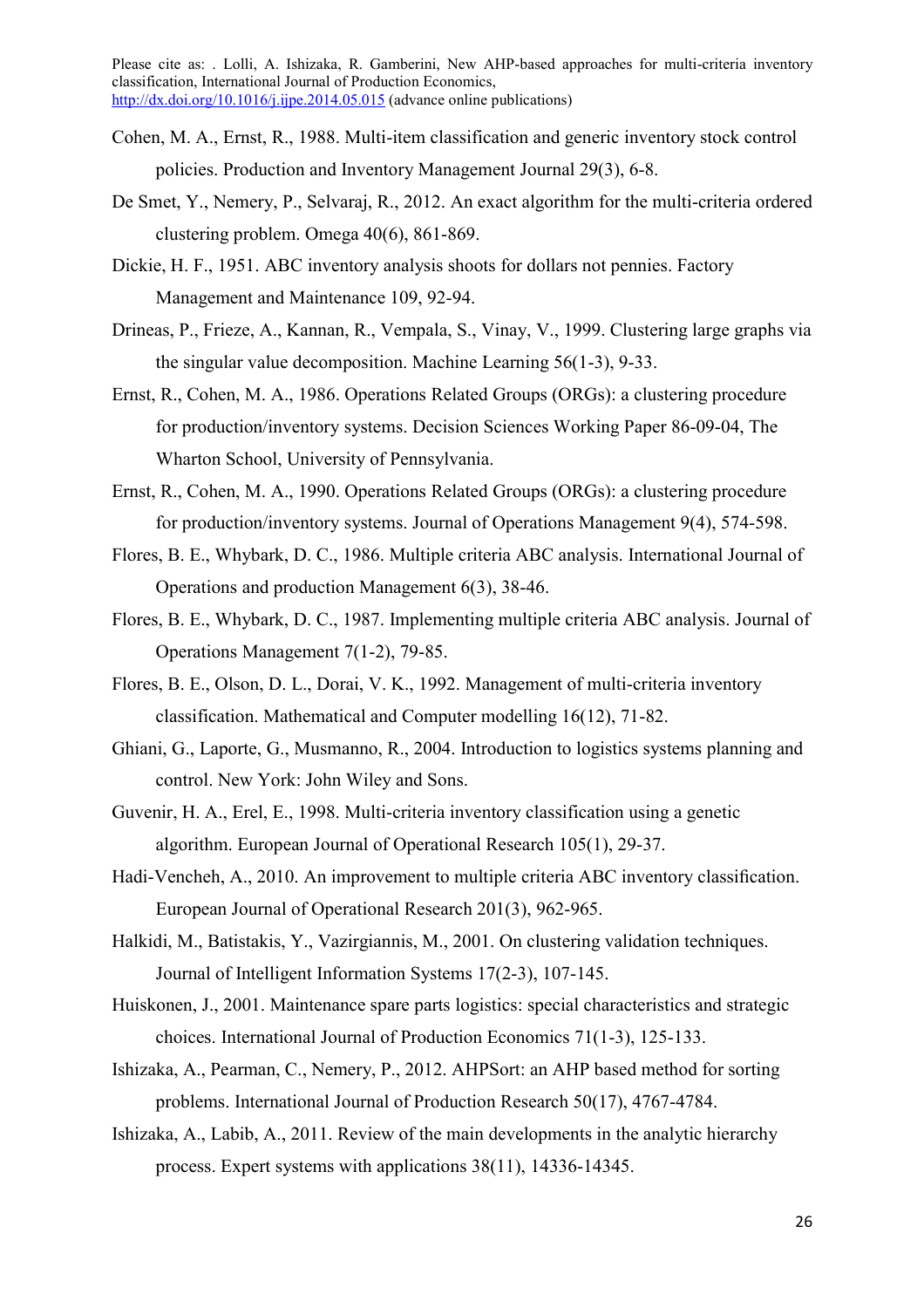- Jacquet-Lagrèze, E., 1995. An application of the uta discriminant model for the evaluation of r&d projects. In Pardalos, P., Siskos, Y. & Zopounidis, C. eds. Advances in multicriteria analysis. Dordrecht: Kluwer Academic Publishers, 203-211.
- Jain, A. K., 2010. Data clustering: 50 years beyond k-means. Pattern Recognition Letters 31(8), 651-666.
- Johnson, L., Montgomery, D., 1974. Operation research in production planning, scheduling and inventory control. New York: John Wiley and Sons.
- Madhulatha, T. S., 2012. An overview on clustering methods. IOSR Journal of Engineering 2(4), 719-725.
- Manzini, R., Gamberini, R., 2008. Design, management and control of logistic distribution systems. In: Kordic, V. Supply chain: theory and applications. Vienna: I-Tech Education and Publishing.
- Mohammaditabar, D., Ghodsypour, S. H., O'Brien, C., 2012. Inventory control system design by integrating inventory classification and policy selection. International Journal of Production Economics 140(2), 655-659.
- Mousseau, V., Slowinski, R., 2000. A user-oriented implementation of the electre-tri method integrating preference elicitation support. Computers & Operations Research 27 (7-8), 757-777.
- Nahmias, S., 1997. Production and operation analysis. New York: McGraw-Hill.
- Nemery, P., Lamboray, C., 2008. Flowsort: A flow-based sorting method with limiting or central profiles. TOP 16(1), 90-113.
- Ng, W. L., 2007. A simple classifier for multiple criteria ABC analysis. European Journal of Operational Research 177(1), 344-353.
- Partovi, F. Y., Anandarajan, M., 2002. Classifying inventory using an artificial neural network approach. Computers & Industrial Engineering 41(4), 389-404.
- Partovi, F. Y., Burton, J., 1993. Using the analytic hierarchy process for ABC analysis. International Journal of Operations & Production Management 13(9), 29-44.
- Partovi, F. Y., Hopton, W. E., 1994. The analytic hierarchy as applied to two types of inventory problems. Production and Inventory Management Journal 35(1), 13-19.
- Ramanathan, R., 2006. ABC inventory classification with multiple-criteria using weighted linear optimization. Computers & Operations Research 33(3), 695-700.
- Reid, R., 1987. The ABC method in hospital inventory management: a practical approach. Production and Inventory Management 28(4), 67-70.